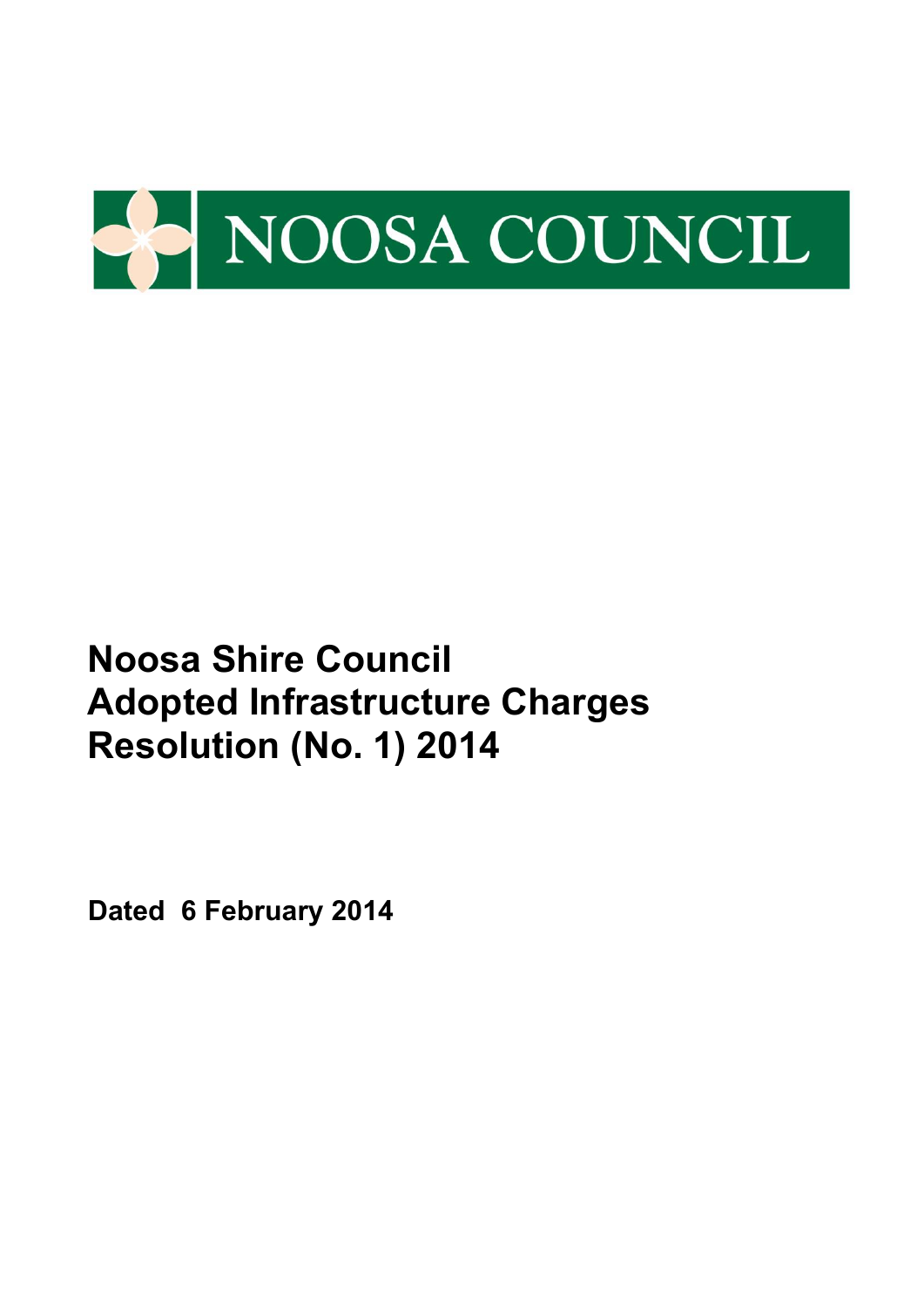# **Contents**

|        |                                        |                                                                                                                                                                                                                                                                                   | Page                                             |
|--------|----------------------------------------|-----------------------------------------------------------------------------------------------------------------------------------------------------------------------------------------------------------------------------------------------------------------------------------|--------------------------------------------------|
|        |                                        |                                                                                                                                                                                                                                                                                   |                                                  |
| Part 1 |                                        |                                                                                                                                                                                                                                                                                   |                                                  |
| 1.     |                                        |                                                                                                                                                                                                                                                                                   |                                                  |
|        | 1.1<br>1.2<br>1.3<br>1.4<br>1.5<br>1.6 | <b>Short title</b><br><b>Sustainable Planning Act 2009</b><br><b>Effect</b><br><b>Purpose of the resolution</b><br><b>Structure of the resolution</b><br>Interpretation                                                                                                           | 4<br>4<br>4<br>$\overline{\mathbf{4}}$<br>5<br>6 |
| 2.     |                                        |                                                                                                                                                                                                                                                                                   |                                                  |
|        | 2.1<br>2.2<br>2.3<br>2.4<br>2.5        | <b>Purpose</b><br>Effect of the infrastructure State planning regulatory provision in the local<br>government area<br>Application of the resolution to the local government area<br>Application to particular development<br><b>Categorisation of uses to development classes</b> | 9<br>9<br>9<br>9<br>10                           |
| 3.     |                                        |                                                                                                                                                                                                                                                                                   |                                                  |
|        | 3.1<br>3.2                             | <b>Purpose</b><br>Development inconsistent with assumptions about future development 10                                                                                                                                                                                           | 10                                               |
| 4.     |                                        |                                                                                                                                                                                                                                                                                   |                                                  |
|        | 4.1<br>4.2                             | <b>Purpose</b><br>Priority infrastructure area                                                                                                                                                                                                                                    | 11<br>11                                         |
| Part 2 |                                        |                                                                                                                                                                                                                                                                                   |                                                  |
| 5.     |                                        |                                                                                                                                                                                                                                                                                   |                                                  |
|        | 5.1<br>5.2<br>5.3<br>5.4               | <b>Purpose</b><br>Schedule of works for trunk infrastructure<br>Trunk infrastructure network systems and items<br>Trunk infrastructure plans                                                                                                                                      | 11<br>11<br>11<br>11                             |
| 6.     |                                        |                                                                                                                                                                                                                                                                                   | 12                                               |
|        | 6.1<br>6.2                             | <b>Purpose</b><br>Desired standards of service for trunk infrastructure                                                                                                                                                                                                           | 12<br>12                                         |
| 7.     |                                        | Establishment cost for trunk infrastructure networks                                                                                                                                                                                                                              | $12 \,$                                          |
|        | 7.1<br>7.2                             | <b>Purpose</b><br>Establishment cost for a trunk infrastructure network                                                                                                                                                                                                           | 12<br>12                                         |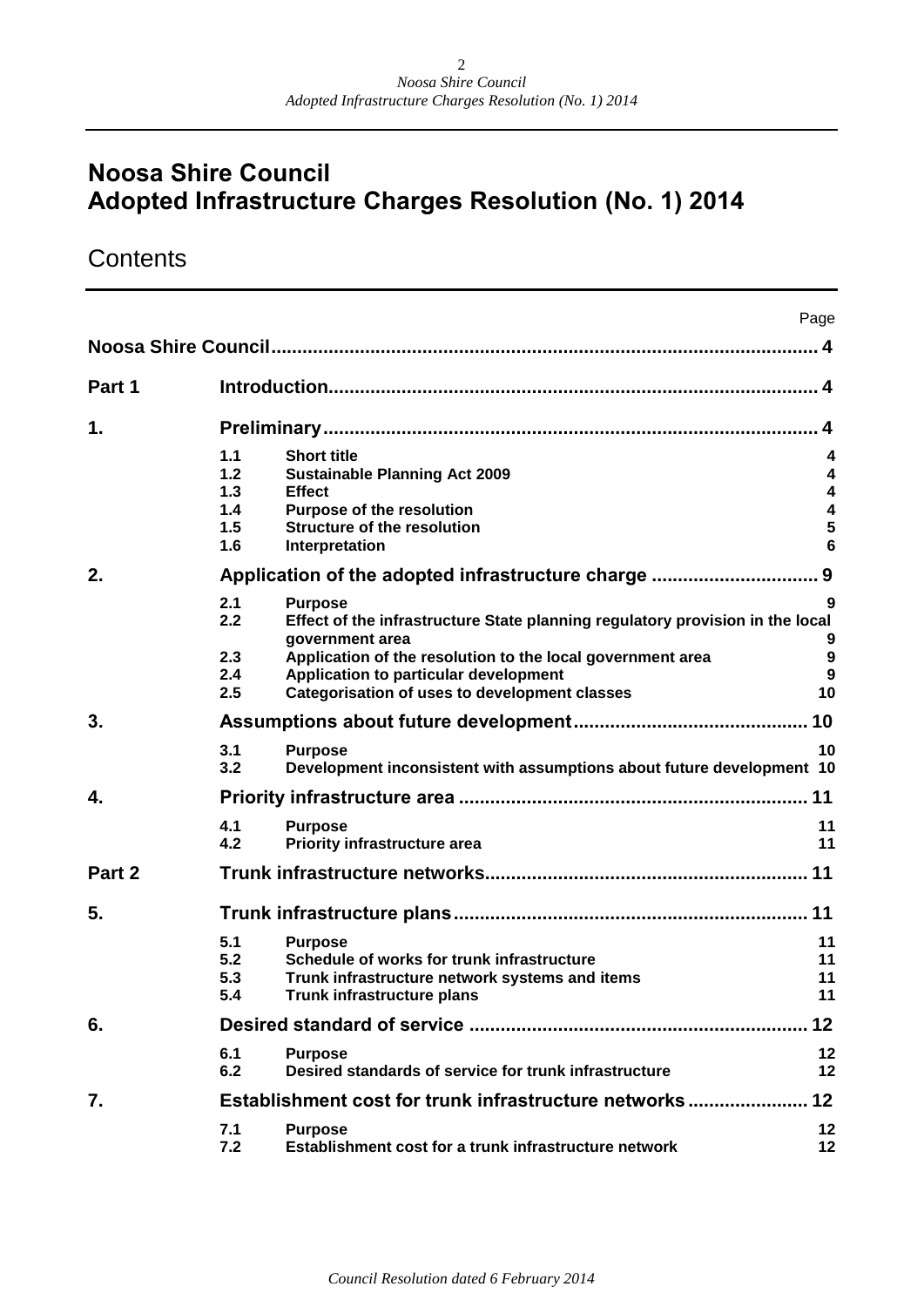| Noosa Shire Council                                    |  |
|--------------------------------------------------------|--|
| Adopted Infrastructure Charges Resolution (No. 1) 2014 |  |

| Part 3 |                                      |                                                                                                                                                                                                                                 | 13                         |  |  |  |
|--------|--------------------------------------|---------------------------------------------------------------------------------------------------------------------------------------------------------------------------------------------------------------------------------|----------------------------|--|--|--|
| 8.     |                                      |                                                                                                                                                                                                                                 | 13                         |  |  |  |
|        | 8.1<br>8.2<br>8.3<br>8.4<br>8.5      | <b>Purpose</b><br>Calculation of adopted infrastructure charge<br>Adopted charge rate<br><b>Discount</b><br>Additional discount for past contribution or charge                                                                 | 13<br>13<br>15<br>16<br>16 |  |  |  |
| 9.     |                                      | Administration of adopted infrastructure charge                                                                                                                                                                                 | 17                         |  |  |  |
|        | 9.1<br>9.2<br>9.3<br>9.4<br>9.5      | <b>Purpose</b><br>Subsidy for an adopted infrastructure charge<br>Time of payment of an adopted infrastructure charge<br>Alternatives to paying an adopted infrastructure charge<br>Indexation of adopted infrastructure charge | 17<br>17<br>17<br>18<br>18 |  |  |  |
| 10.    |                                      |                                                                                                                                                                                                                                 | 18                         |  |  |  |
|        | 10.1<br>10.2<br>10.3                 | <b>Purpose</b><br>Allocation of adopted infrastructure charge to the Council and the<br>distributor-retailer<br>Allocation of adopted infrastructure charge to trunk infrastructure<br>networks                                 | 18<br>18<br>21             |  |  |  |
| Part 4 |                                      | Offset and refund for Council trunk infrastructure                                                                                                                                                                              | 22                         |  |  |  |
| 11.    |                                      |                                                                                                                                                                                                                                 | 22                         |  |  |  |
|        | 11.1<br>11.2<br>11.3<br>11.4<br>11.5 | <b>Purpose</b><br><b>Application of section</b><br>Claim for an infrastructure offset<br><b>Calculation of an infrastructure offset</b><br>Application of an infrastructure offset                                              | 22<br>22<br>22<br>23<br>25 |  |  |  |
| 12.    |                                      |                                                                                                                                                                                                                                 | 25                         |  |  |  |
|        | 12.1<br>12.2<br>12.3<br>12.4         | <b>Purpose</b><br><b>Application of section</b><br>Claim for a refund<br><b>Entitlement to a refund</b>                                                                                                                         | 25<br>25<br>26<br>26       |  |  |  |
| Part 5 |                                      | Schedule of adopted charges, maps, works, plans for trunk                                                                                                                                                                       |                            |  |  |  |
| 13.    |                                      |                                                                                                                                                                                                                                 |                            |  |  |  |
| 14.    |                                      |                                                                                                                                                                                                                                 |                            |  |  |  |
| 15.    |                                      |                                                                                                                                                                                                                                 |                            |  |  |  |
| 16.    |                                      |                                                                                                                                                                                                                                 |                            |  |  |  |
| 17.    |                                      |                                                                                                                                                                                                                                 | 32                         |  |  |  |
|        | 17.1                                 | <b>Future development assumptions</b>                                                                                                                                                                                           | 32                         |  |  |  |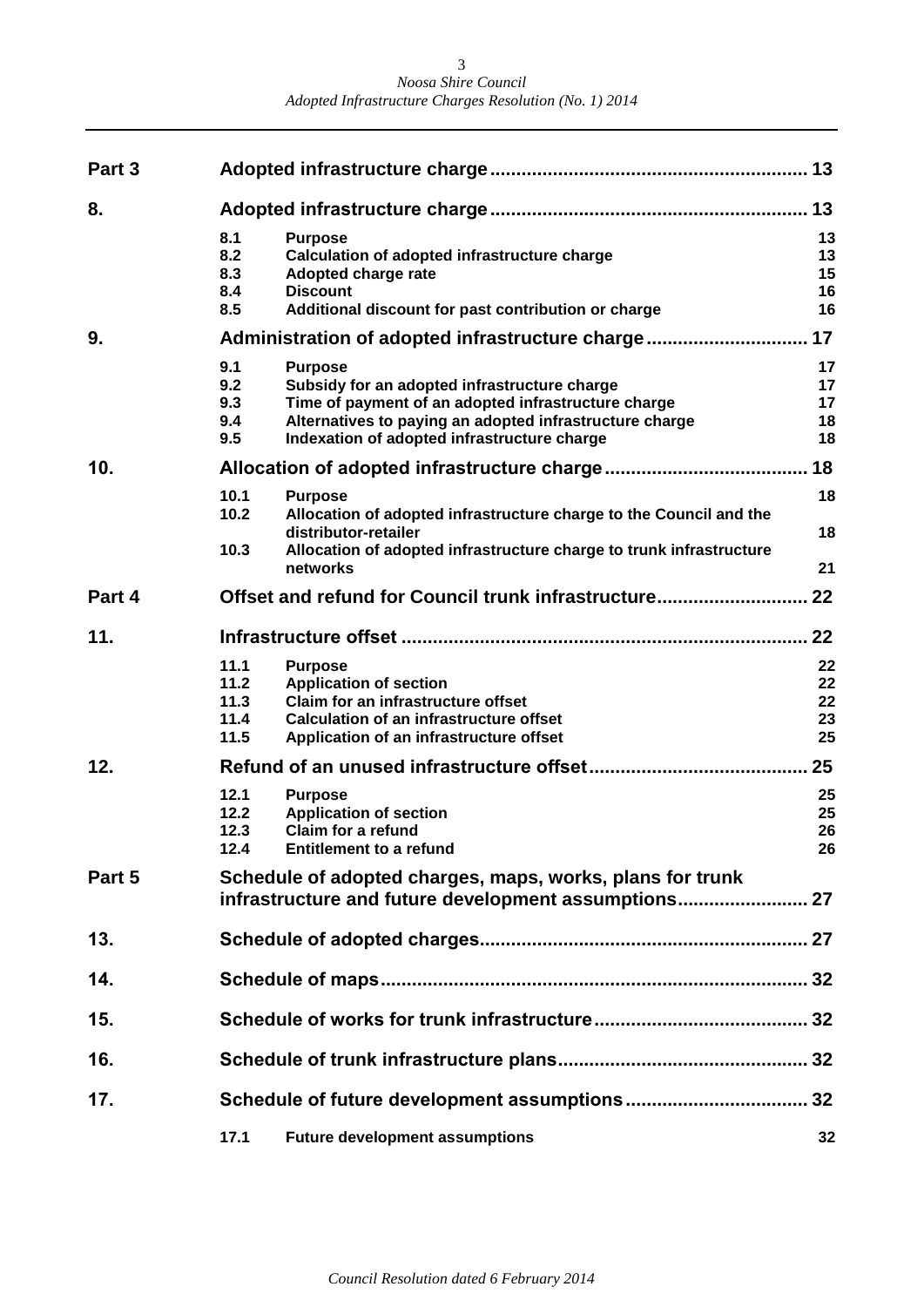### <span id="page-3-0"></span>**Noosa Shire Council**

# **Adopted Infrastructure Charges Resolution (No. 1) 2014**

# <span id="page-3-1"></span>**Part 1 Introduction**

### <span id="page-3-2"></span>**1. Preliminary**

### <span id="page-3-3"></span>**1.1 Short title**

The adopted infrastructure charges resolution may be cited as *Noosa Shire Council Adopted Infrastructure Charges Resolution (No. 1) 2014*.

### <span id="page-3-4"></span>**1.2 Sustainable Planning Act 2009**

- (1) The resolution is made pursuant to chapter 8, part 1, division 5A of the *Sustainable Planning Act 2009*. 1
- (2) The resolution is to be read in conjunction with the following:
	- (a) the State planning regulatory provision (adopted charges);
	- (b) the applicable local planning instruments.
- (3) The resolution is attached to but does not form part of the applicable local planning instruments.

### <span id="page-3-5"></span>**1.3 Effect**

The resolution has effect in the whole local government area in accordance with section 648D(5) of the *Sustainable Planning Act 2009* and/or immediately after the infrastructure State planning regulatory provision first has effect.<sup>2</sup>

### <span id="page-3-6"></span>**1.4 Purpose of the resolution**

The purpose of the resolution is to assist with the implementation of the applicable local planning instruments by stating the following:

(a) an adopted infrastructure charge for funding part of the establishment cost of the following trunk infrastructure networks:

<sup>&</sup>lt;sup>1</sup> See section 648D(1) (Local government may decide matters about charges for infrastructure under State planning regulatory provision) and section 881(1) (Effect of local government resolution made before commencement of amending Act) of the *Sustainable Planning Act 2009.*

<sup>&</sup>lt;sup>2</sup> See section 881(2)(b) (Effect of local government resolution made before commencement of amending Act) of the *Sustainable Planning Act 2009.*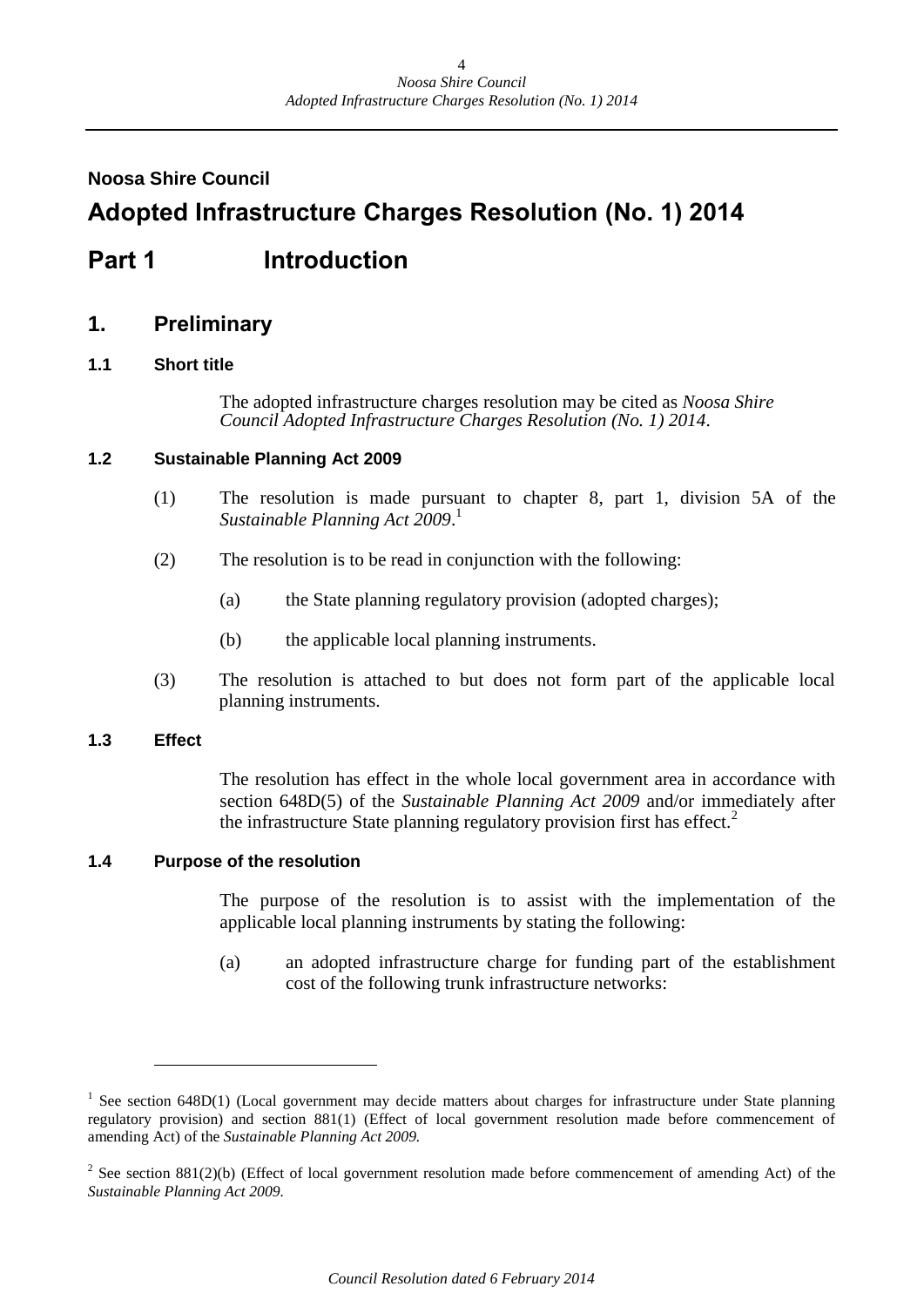- (i) transport network;
- (ii) public parks and land for community facilities network;
- (iii) stormwater network;
- (iv) water supply network;
- (v) sewerage network;
- (b) stating other matters relevant to the adopted infrastructure charge.

### <span id="page-4-0"></span>**1.5 Structure of the resolution**

The resolution is structured in accordance with Table 1.1 (Structure of the resolution).

| Column 1<br><b>Reference</b> | Column <sub>2</sub><br><b>Description</b> | Column 3<br><b>Sustainable Planning</b><br><b>Act 2009</b> |
|------------------------------|-------------------------------------------|------------------------------------------------------------|
| Part 1, section 1            | Preliminary                               | Not applicable                                             |
| Part 1, section 2            | of<br>Application<br>the                  | section $648D(1)(a)$ ,                                     |
|                              | adopted infrastructure<br>charge          | $(b)$ and $(c)$                                            |
| Part 1, section 3            | <b>Assumptions</b><br>about               | sections 313, 314 and                                      |
|                              | future development                        | Schedule 3                                                 |
| Part 1, section 4            | Priority infrastructure                   | 648B(4)(c)<br>section                                      |
|                              | area                                      | and Schedule 3                                             |
| Part 2, section 5            | infrastructure<br>Trunk                   | section $648D(8)$<br>and                                   |
|                              | plans                                     | Schedule 3                                                 |
| Part 2, section 6            | Desired standard<br>of                    | section $648D(8)$<br>and                                   |
|                              | service                                   | Schedule 3                                                 |
| Part 2, section 7            | Establishment cost for                    | section $648D(8)$<br>and                                   |
|                              | infrastructure<br>trunk                   | Schedule 3                                                 |
|                              | networks                                  |                                                            |
| Part 3, section 8            | Adopted infrastructure                    | section<br>$648D(1)(a)$ ,                                  |
|                              | charge                                    | $(b)$ and $(d)$                                            |
| Part 3, section 9            | Administration<br>of                      | sections 648H, 648K                                        |
|                              | adopted infrastructure                    |                                                            |
|                              | charge                                    |                                                            |
| Part 3, section 10           | Allocation of adopted                     | section 648I                                               |
|                              | infrastructure charge                     |                                                            |
| Part 4, section 11           | Infrastructure offset                     | section 649                                                |
| Part 4, section 12           | Refund of an unused                       | section 649                                                |
|                              | infrastructure offset                     |                                                            |
| Part 5, section 13           | Schedule of adopted                       | section $648D(1)(a)$ ,                                     |
|                              | charges                                   | $(b)$ and $(d)$                                            |
| Part 5, section 14           | Schedule of maps                          | section $648D(8)$                                          |

**Table 1.1 Structure of the resolution**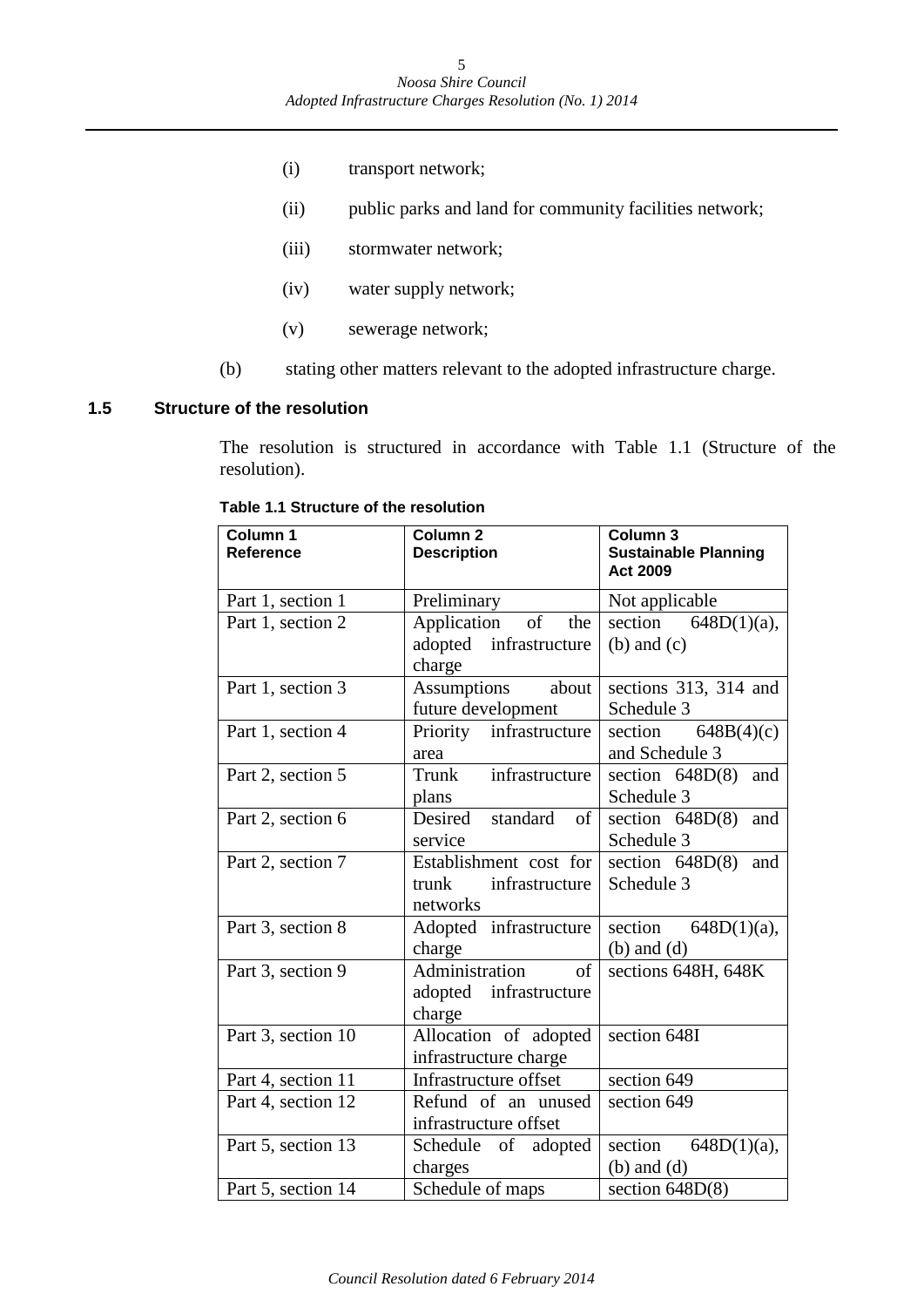| Part 5, section 15 | Schedule of works for   section $648D(8)$ |            |
|--------------------|-------------------------------------------|------------|
|                    | trunk infrastructure                      |            |
| Part 5, section 16 | Schedule of trunk section $648D(8)$       |            |
|                    | infrastructure plans                      |            |
| Part 5, section 17 | Schedule of future sections 313, 314 and  |            |
|                    | development                               | Schedule 3 |
|                    | assumptions                               |            |

### <span id="page-5-0"></span>**1.6 Interpretation**

(1) In this resolution:

*adopted charge rate* means the charge to be applied for the purpose of calculating an adopted infrastructure charge as stated in section 8.3 (Adopted charge rate).

*adopted infrastructure charge* means a charge for trunk infrastructure for which the infrastructure State planning regulatory provision applies, calculated under the resolution.

### *applicable local planning instrument* means the following:

(a) *The Noosa Plan*.

*base date* means the date being 1 July 2011 from which the Adopted Infrastructure Charges regime commenced.

*bedroom* means an area of a building or structure which:

- (a) is used, designed or intended for use for sleeping (but excludes a lounge room, dining room, living room, kitchen, water closet, bathroom, laundry, garage or plant room); or
- (b) other habitable rooms that can be used for sleeping such as a den, library, study, loft, media or home entertainment room, library, family or rumpus room or other similar space. (Non-habitable rooms will not be considered in the calculation of infrastructure charges)

*claimant* see section 11.3(1) (Claim for an infrastructure offset).

*consumer price index* means the Consumer Price Index: All Groups Index for Brisbane available from the Australian Bureau of Statistics.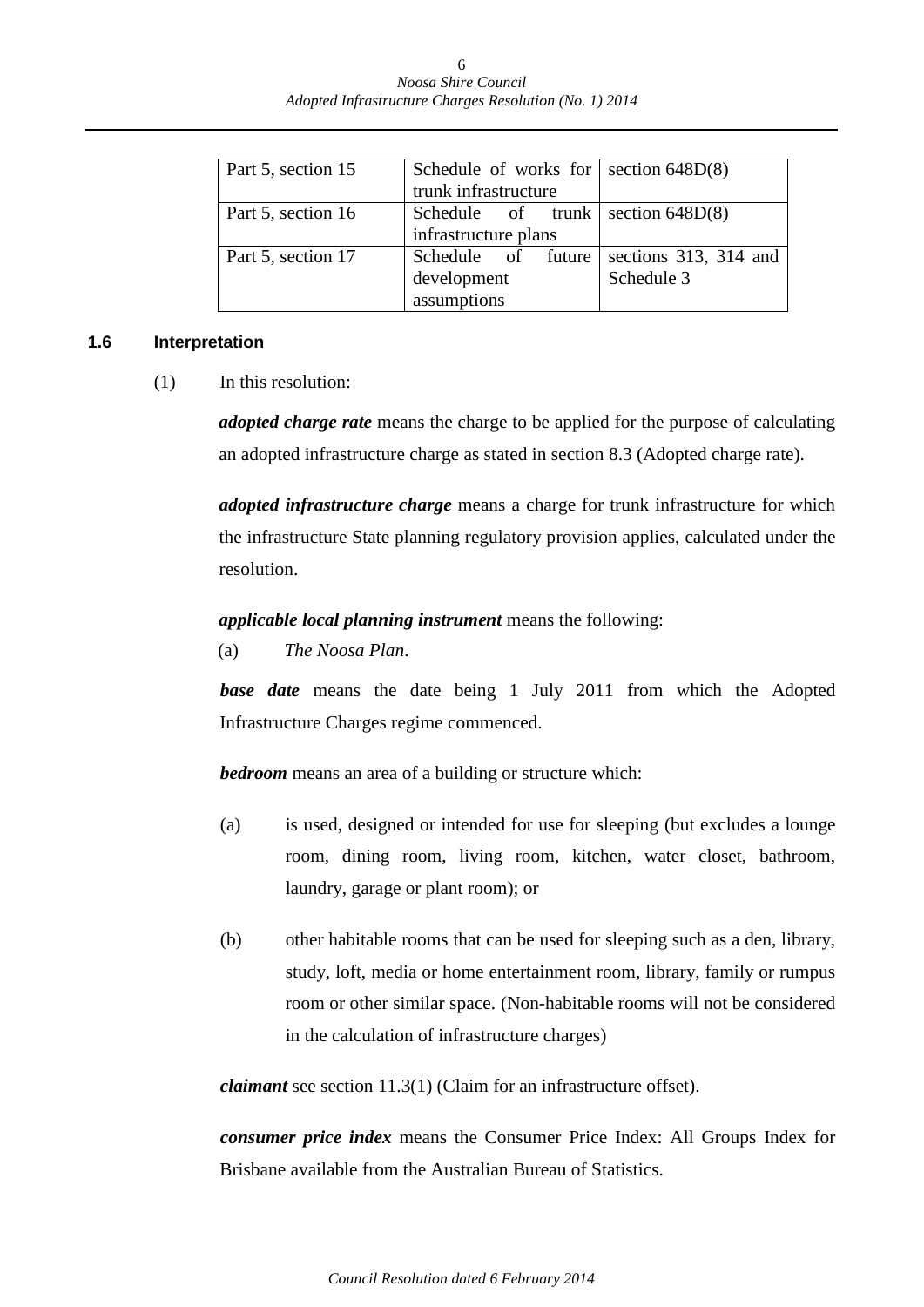*Council* means Noosa Shire Council.

*discount* means the amount to be applied for the purpose of calculating an adopted infrastructure charge which takes into account the existing usage of the trunk infrastructure networks by the premises on or in relation to which development is carried out as calculated in section 8.4 (Discount).

*distributor-retailer* means the Northern SEQ Distributor-Retailer Authority (trading as Unitywater).

*dwelling unit* means habitable rooms and other spaces used or intended for use as one self-contained residential unit, comprising at least bathroom, toilet and kitchen facilities as well as other living and sleeping space to accommodate one or more persons.

*establishment cost* see schedule 3 (Dictionary) of the *Sustainable Planning Act 2009*.

*gross floor area (GFA)* means the total floor area of all storeys of a building (measured from the outside of the external walls or the centre of a common wall), other than areas used for the following:

- (a) building services, plant and equipment;
- (b) access between levels;
- (c) ground floor public lobby;
- (d) a mall;
- (e) the parking, loading and manoeuvring of motor vehicles;
- (f) unenclosed private balconies whether roofed or not.

*habitable room* (as defined in The Noosa Plan) means any room of a dwelling unit or accommodation unit other than a bathroom, laundry, toilet, pantry, walk-in wardrobe, corridor, stair, lobby, photographic darkroom, clothes drying room and other space of a specialised nature occupied neither frequently nor for extended periods.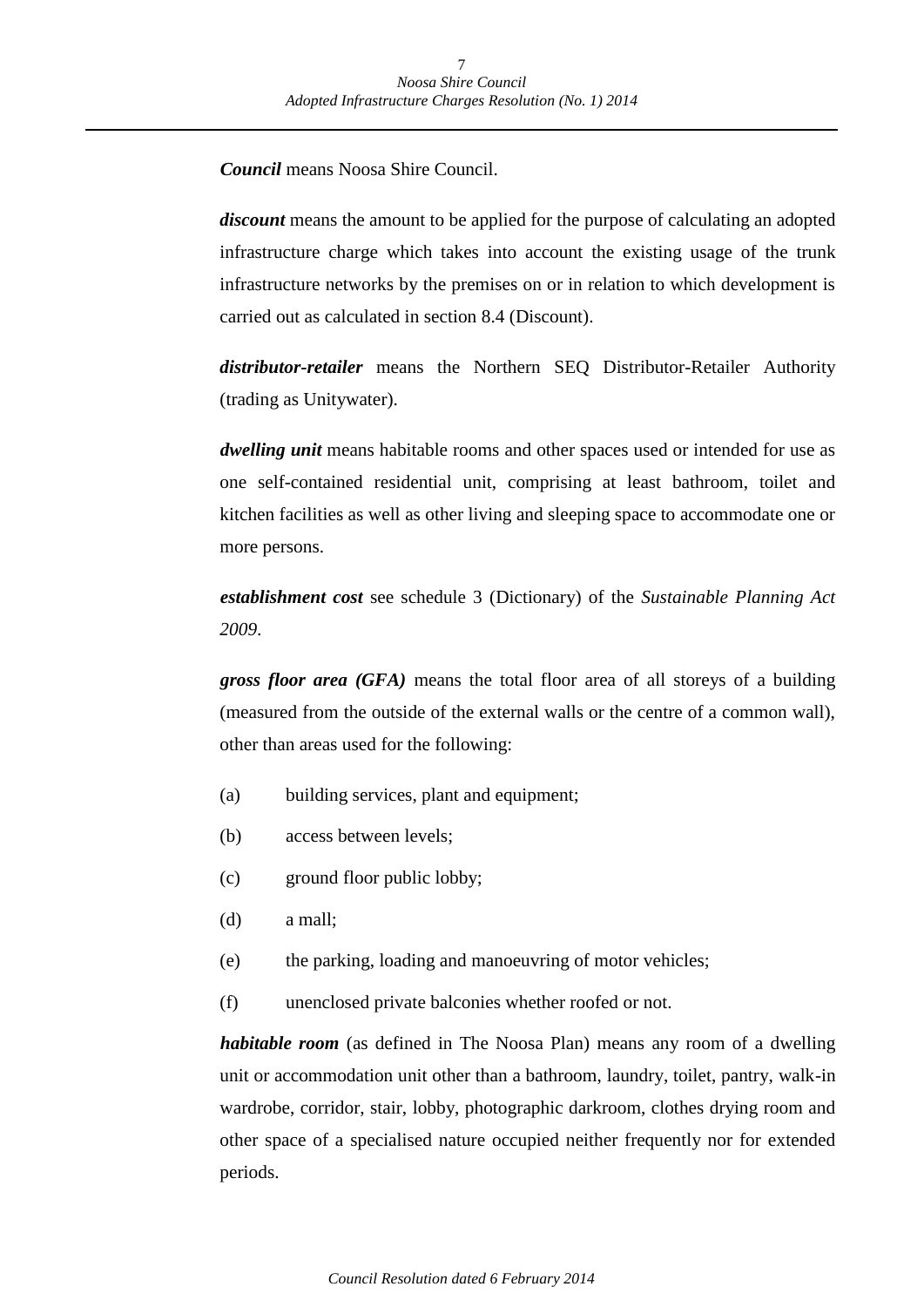*impervious area* means the area of the premises that is impervious to rainfall. This includes all roofed, decked, paved, concreted or bitumen sealed areas.

*infrastructure offset* see section 11.3(1) (Claim for an infrastructure offset).

*infrastructure State planning regulatory provision* means the *State planning regulatory provision (adopted charges) 2012* made under the *Sustainable Planning Act 2009*.

*land dedication notice* see section 11.2 (Application of section).

*lawful use* see schedule 3 (Dictionary) of the *Sustainable Planning Act 2009*.

*net present value (NPV)* means the value of a series of future cash flows discounted to reflect the true value of money at the prescribed rate.

*planned date* means the date scheduled for the provision of trunk infrastructure stated in the schedule of works for trunk infrastructure referenced in section 15 (Schedule of works for trunk infrastructure).

*prescribed form* means a form prescribed by the Council.

*priority infrastructure area* see section 4.2 (Priority infrastructure area).

*priority infrastructure plan* means the priority infrastructure plan for the specified local government planning scheme as required by Section 627 and defined in Schedule 3 of the Sustainable Planning Act 2009.

*serviced premises* see section 12.2 (Application of section).

*specified local government planning scheme* means the: The Noosa Plan.

*trunk infrastructure contribution* see section 11.2 (Application of section).

*unused infrastructure offset* see section 12.2 (Application of section).

(2) A term defined in the *Sustainable Planning Act 2009* which is used in the resolution has the meaning given in the *Sustainable Planning Act 2009*.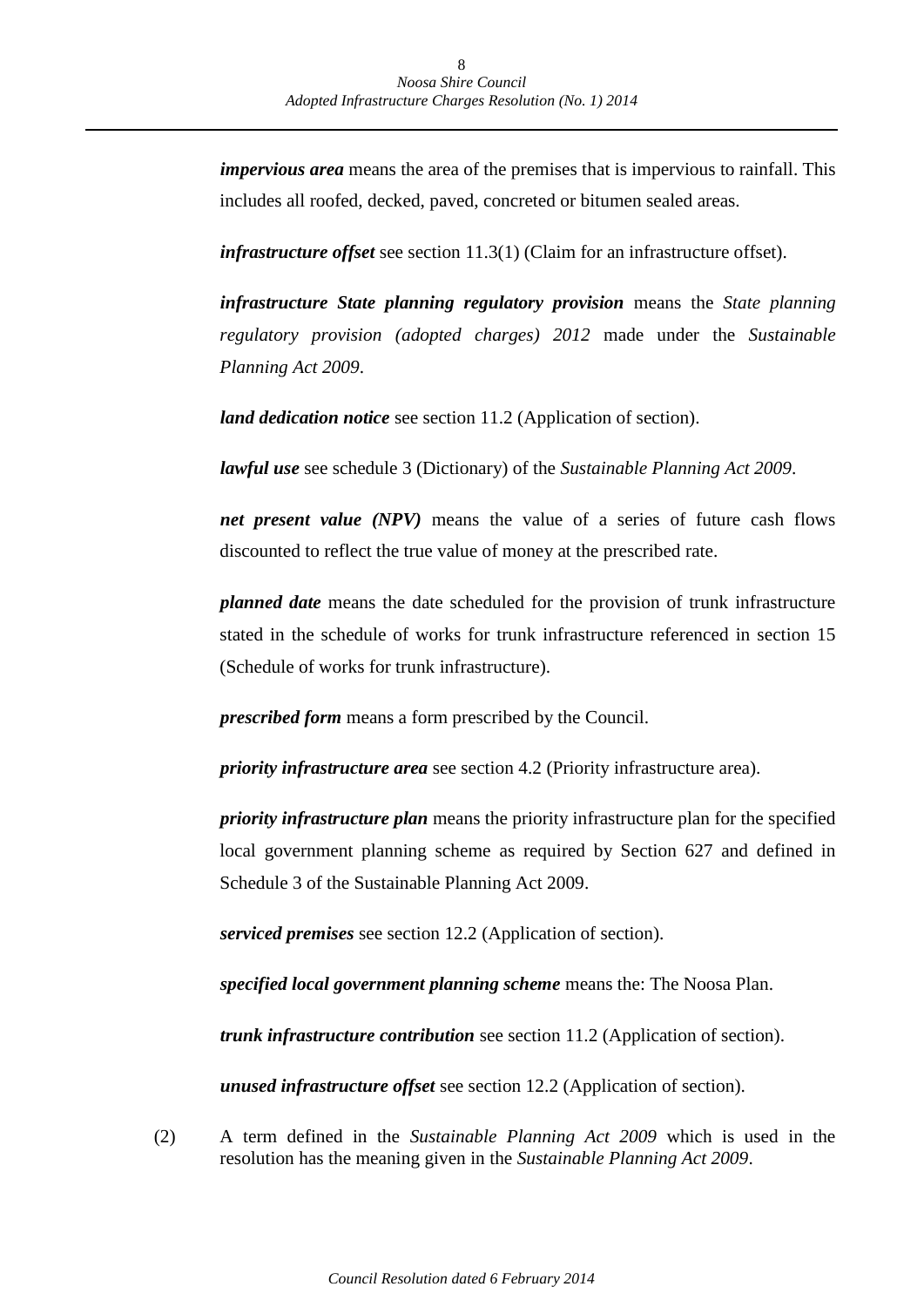(3) If a term is not defined in the resolution or the *Sustainable Planning Act 2009* the term is to, subject to section 14A (Interpretation best achieving Act's purpose) of the *Acts Interpretation Act 1954*, have the meaning assigned to it by the edition of the Macquarie Dictionary that is current at the commencement date.<sup>3</sup>

### <span id="page-8-0"></span>**2. Application of the adopted infrastructure charge**

### <span id="page-8-1"></span>**2.1 Purpose**

Section 2 states the following:

- (a) that the infrastructure State planning regulatory provision has effect in the local government area;
- (b) that the resolution is intended to apply to development in the local government area;
- (c) that the resolution applies to particular development;
- (d) the categorisation of uses under an applicable local planning instrument to development classes under the infrastructure State planning regulatory provision.

### <span id="page-8-2"></span>**2.2 Effect of the infrastructure State planning regulatory provision in the local government area**

The infrastructure State planning regulatory provision applies to all local government areas.

### <span id="page-8-3"></span>**2.3 Application of the resolution to the local government area**

The resolution applies to development in the local government area.

### <span id="page-8-4"></span>**2.4 Application to particular development**

The Council may levy an adopted infrastructure charge on the following development:

- (a) a reconfiguring a lot;
- (b) a material change of use of premises;
- (c) the carrying out of building work.

<sup>3</sup> Section 14A(1) (Interpretation best achieving Act's purpose) of the *Acts Interpretation Act 1954* provides that in the interpretation of a provision of the Act the interpretation that will best achieve the purpose of the Act is to be preferred to any other interpretation.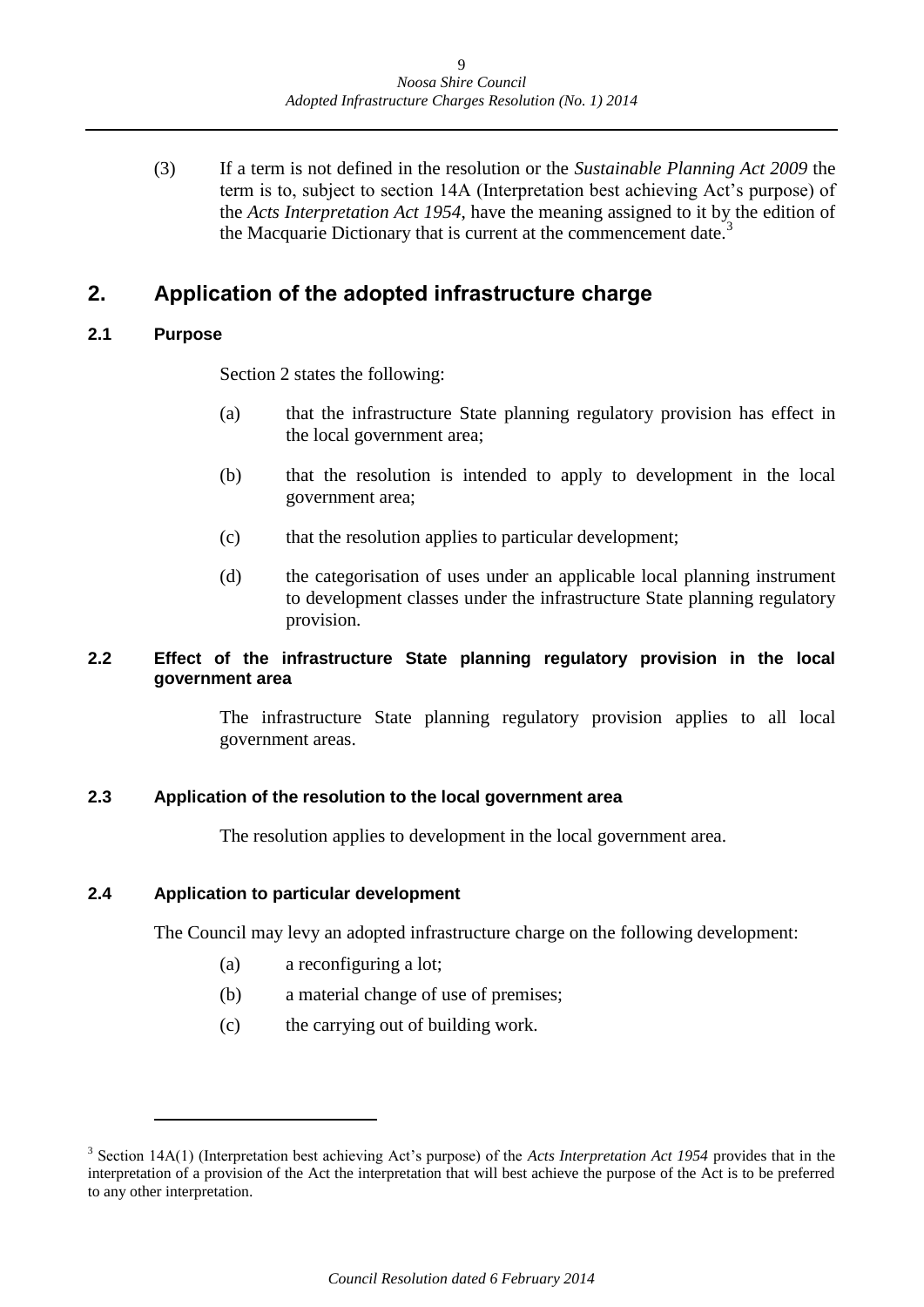### <span id="page-9-0"></span>**2.5 Categorisation of uses to development classes**

- (1) A use under an applicable local planning instrument as stated in column 1 of Table 13.1 (Schedule of adopted charges) is included within the infrastructure State planning regulatory provision development class stated in column 2 of Table 13.1 (Schedule of adopted charges).
- (2) The Council and the distributor-retailer are to allocate a use not otherwise stated under subsection (1) to an applicable development class based on an assessment of use and demand.

### <span id="page-9-1"></span>**3. Assumptions about future development**

### <span id="page-9-2"></span>**3.1 Purpose**

Section 3 states the assumptions about the type, scale, location and timing of future development for the purpose of the following:

- (a) code assessment under section 313(2)(f) (Code assessment—generally) of the *Sustainable Planning Act 2009*;
- (b) impact assessment under section 314(2)(k) (Impact assessment generally) of the *Sustainable Planning Act 2009*.

### <span id="page-9-3"></span>**3.2 Development inconsistent with assumptions about future development**

Development is inconsistent with the assumptions about:

- (a) the type of development, if the type of development of the premises is not consistent with the type of development for the area in which the premises is located as identified in the applicable local planning instrument as referenced in section 17.1 (Future development assumptions); or
- (b) the scale of the development, if the demand of the development of the premises exceeds the planned demand for the development of premises as referenced in section 17.1 (Future development assumptions); or
- (c) the location of development, if the development is located outside the priority infrastructure area as referenced in section 4.2 (Priority Infrastructure Area); or
- (d) the timing of development, if the development results in trunk infrastructure being supplied earlier than planned for in the schedule of works for trunk infrastructure in section 15 (Schedule of works for trunk infrastructure).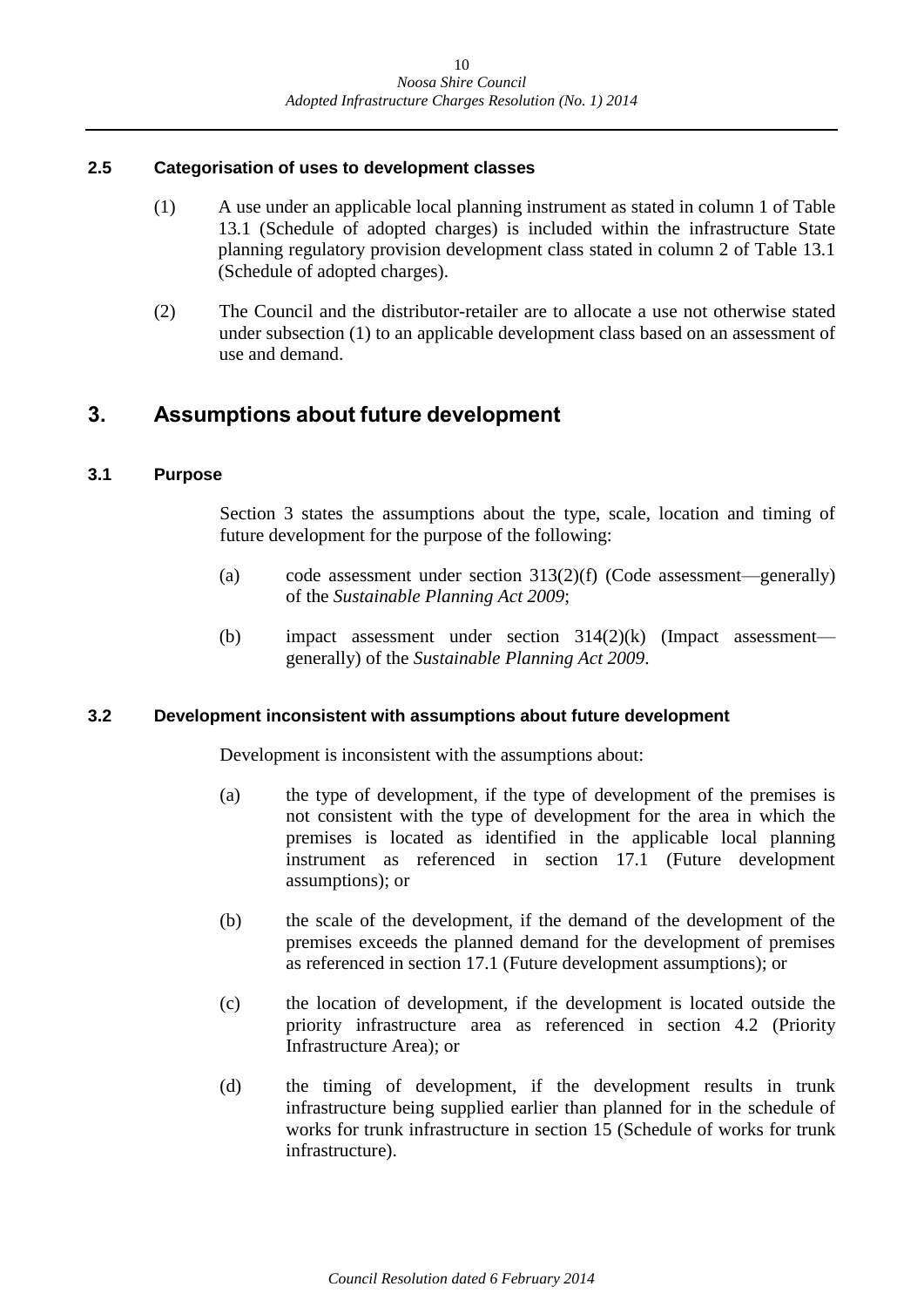### <span id="page-10-0"></span>**4. Priority infrastructure area**

### <span id="page-10-1"></span>**4.1 Purpose**

Section 4 states the priority infrastructure area for the Council.

### <span id="page-10-2"></span>**4.2 Priority infrastructure area**

The priority infrastructure area is identified in the Priority Infrastructure Plan for the specified Local Government Planning Scheme.

# <span id="page-10-3"></span>**Part 2 Trunk infrastructure networks**

### <span id="page-10-4"></span>**5. Trunk infrastructure plans**

### <span id="page-10-5"></span>**5.1 Purpose**

Section 5 states the trunk infrastructure networks to be funded in part by the adopted infrastructure charge.

### <span id="page-10-6"></span>**5.2 Schedule of works for trunk infrastructure**

The trunk infrastructure networks comprise the land and works for trunk infrastructure detailed in the Priority Infrastructure Plan for the specified Local Government Planning Scheme.

### <span id="page-10-7"></span>**5.3 Trunk infrastructure network systems and items**

The trunk infrastructure networks identified in the schedule of works for trunk infrastructure include the systems and items detailed in the Priority Infrastructure Plan for the specified Local Government Planning Scheme..

### <span id="page-10-8"></span>**5.4 Trunk infrastructure plans**

The trunk infrastructure networks identified in the schedule of works for trunk infrastructure are conceptually identified in the trunk infrastructure plans detailed in the Priority Infrastructure Plan for the specified Local Government Planning Scheme.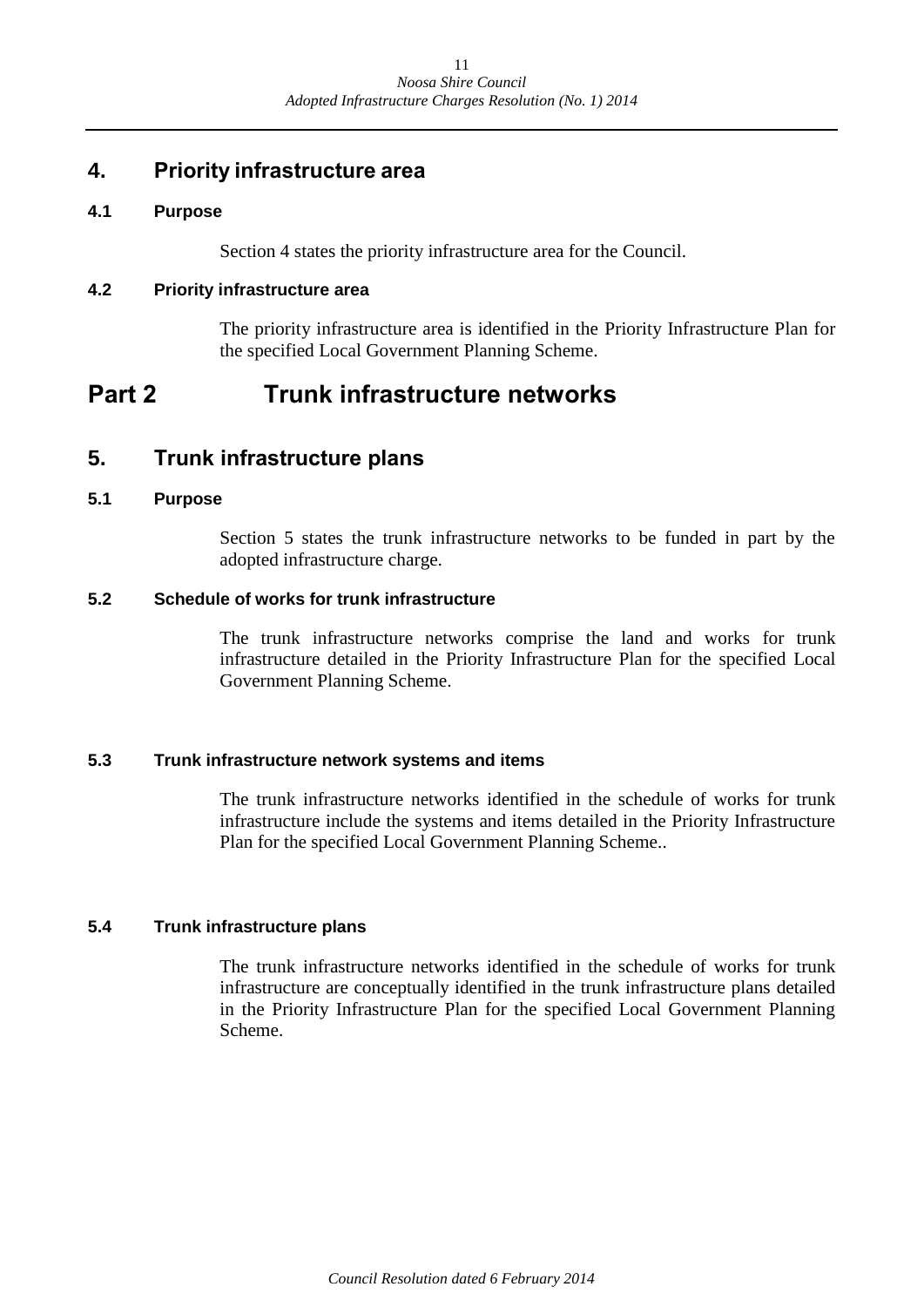### <span id="page-11-0"></span>**6. Desired standard of service**

### <span id="page-11-1"></span>**6.1 Purpose**

Section 6 states the desired standard of service which is the standard guiding the delivery of a trunk infrastructure network.

### <span id="page-11-2"></span>**6.2 Desired standards of service for trunk infrastructure**

The desired standard of service for each infrastructure network is detailed in the Priority Infrastructure Plan for the specified Local Government Planning Scheme.

### <span id="page-11-3"></span>**7. Establishment cost for trunk infrastructure networks**

### <span id="page-11-4"></span>**7.1 Purpose**

Section 7 states the establishment cost for an identified trunk infrastructure network.

### <span id="page-11-5"></span>**7.2 Establishment cost for a trunk infrastructure network**

The establishment cost for the trunk infrastructure networks are detailed in the Priority Infrastructure Plan for the specified Local Government Planning Scheme.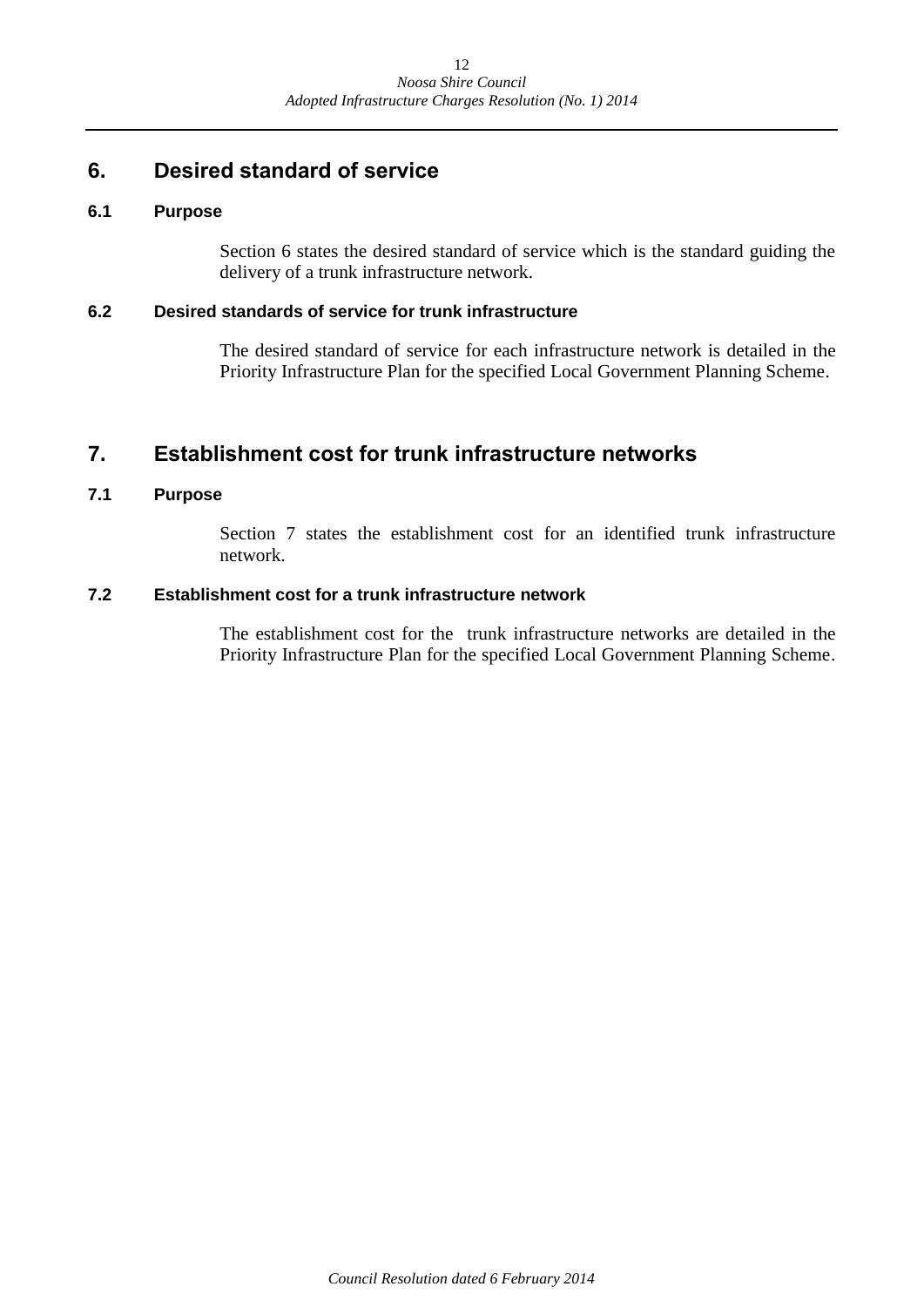# <span id="page-12-0"></span>**Part 3 Adopted infrastructure charge**

### <span id="page-12-1"></span>**8. Adopted infrastructure charge**

### <span id="page-12-2"></span>**8.1 Purpose**

Section 8 states the calculation of the adopted infrastructure charge to be levied by the following:

- (a) the Council under section 648F (Adopted infrastructure charges notices) of the *Sustainable Planning Act 2009* for the transport, community purposes and stormwater networks;
- (b) the distributor-retailer under section 755KB (Funding trunk infrastructure—levying charge on and from standard charge day) of the *Sustainable Planning Act 2009* for the sewerage and water supply networks.

### <span id="page-12-3"></span>**8.2 Calculation of adopted infrastructure charge**

(1) An adopted infrastructure charge that may be levied for reconfiguring a lot is calculated as follows:

 $AIC_{ROI} = (AC_{ROI} \times Q_{ROI}) - D$  (as apportioned to each network separately)

Where:

- $AIC_{ROL}$  is the adopted infrastructure charge that may be levied for reconfiguring a lot.
- ACROL is the adopted charge rate for reconfiguring a lot stated in section 8.3 (Adopted charge rate).
- $Q_{\text{ROI}}$  is the total no of lots.
- D is the discount stated in section 8.4 (Discount).

Note:

- (a) for residential lot reconfiguration, the adopted infrastructure charge is apportioned across all networks;
- (b) for non-residential lot reconfiguration, the adopted infrastructure charge apportionment excludes the stormwater charge component.
- (2) An adopted infrastructure charge that may be levied for a material change of use or building work for residential development is calculated as follows: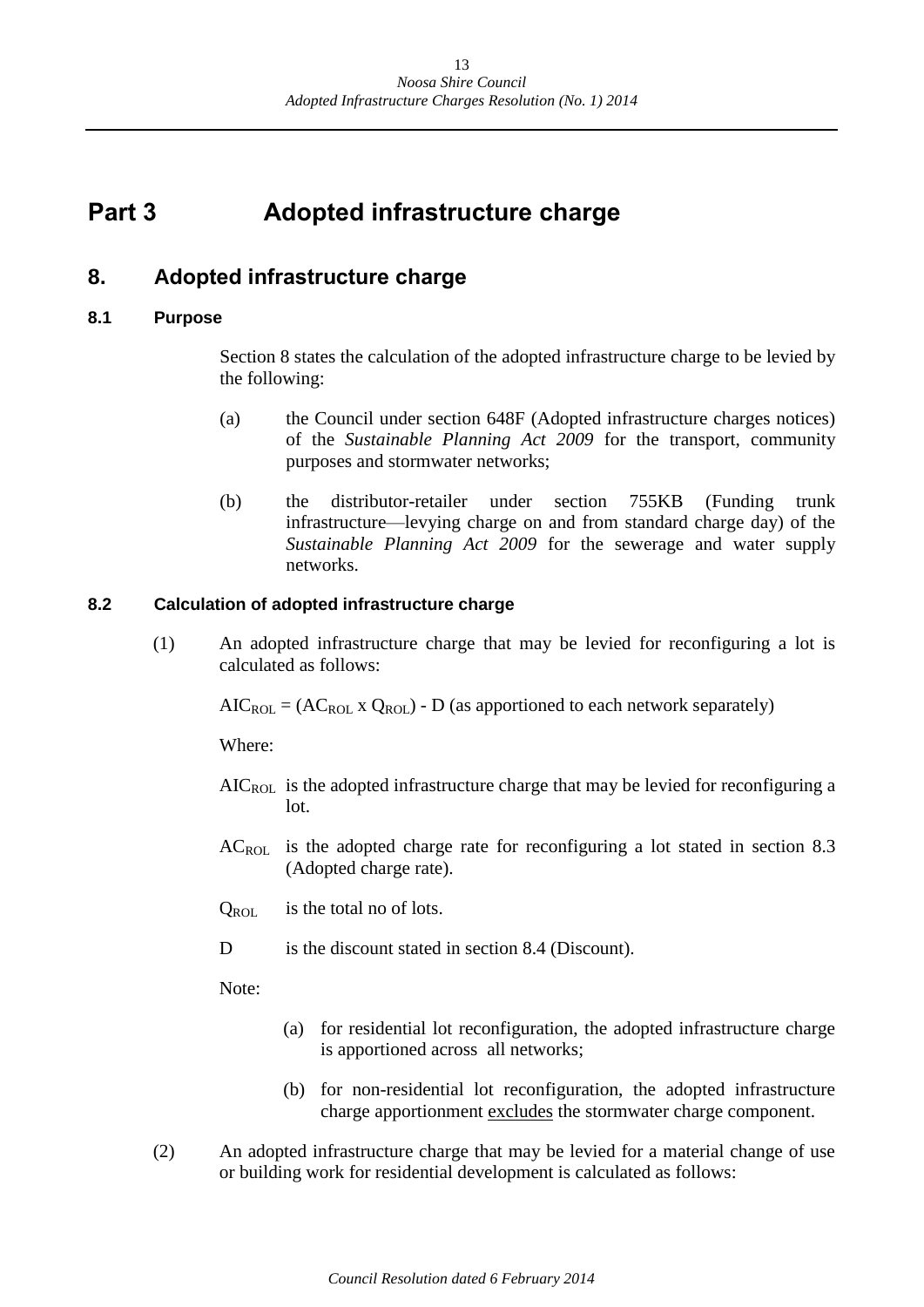$AIC_R = Sum(AC_R \times Q_R) - D$  (as apportioned to each network separately)

Where:

- $AIC<sub>R</sub>$  is the adopted infrastructure charge that may be levied for a material change of use or building work for residential development.
- $AC<sub>R</sub>$  is the adopted charge rate for each defined use for a material change of use or building work for residential development stated in section 8.3 (Adopted charge rate).
- $Q_R$  is the residential quantity for each defined use.
- D is the discount stated in section 8.4 (Discount).
- (3) An adopted infrastructure charge that may be levied for a material change of use or building work for non-residential development is calculated as follows:

 $AIC = AIC_{NR} + AIC_{SW}$ 

Where:

AIC is the adopted infrastructure charge for the total development

AIC<sub>NR</sub> = (Sum of (AC<sub>4</sub> x Q<sub>4</sub>) for each defined use) –  $D_4$  (as apportioned to each network separately)

 $AIC_{SW} = (AC_{SW} \times Q_{SW}) - D_{SW}$ 

- $AIC_{NR}$  is the adopted infrastructure charge that may be levied for a material change of use or building work for non-residential development for the transport, public parks and land for community facilities, water supply and sewerage networks..
- AICSW is the adopted infrastructure charge that may be levied for a material change of use or building work for non-residential development for the stormwater network.
- $AC<sub>4</sub>$  is the adopted charge rate for each defined use for a material change of use or building work for non-residential development stated in section 8.3 (Adopted charge rate) for the transport, public parks and land for community facilities, water supply and sewerage networks.
- AC<sub>SW</sub> is the adopted charge rate for a material change of use or building work for non-residential development stated in section 8.3 (Adopted charge rate) for the stormwater network.
- $Q_4$  is the non-residential quantity for each defined use.
- $Q_{SW}$  is the impervious area of the development.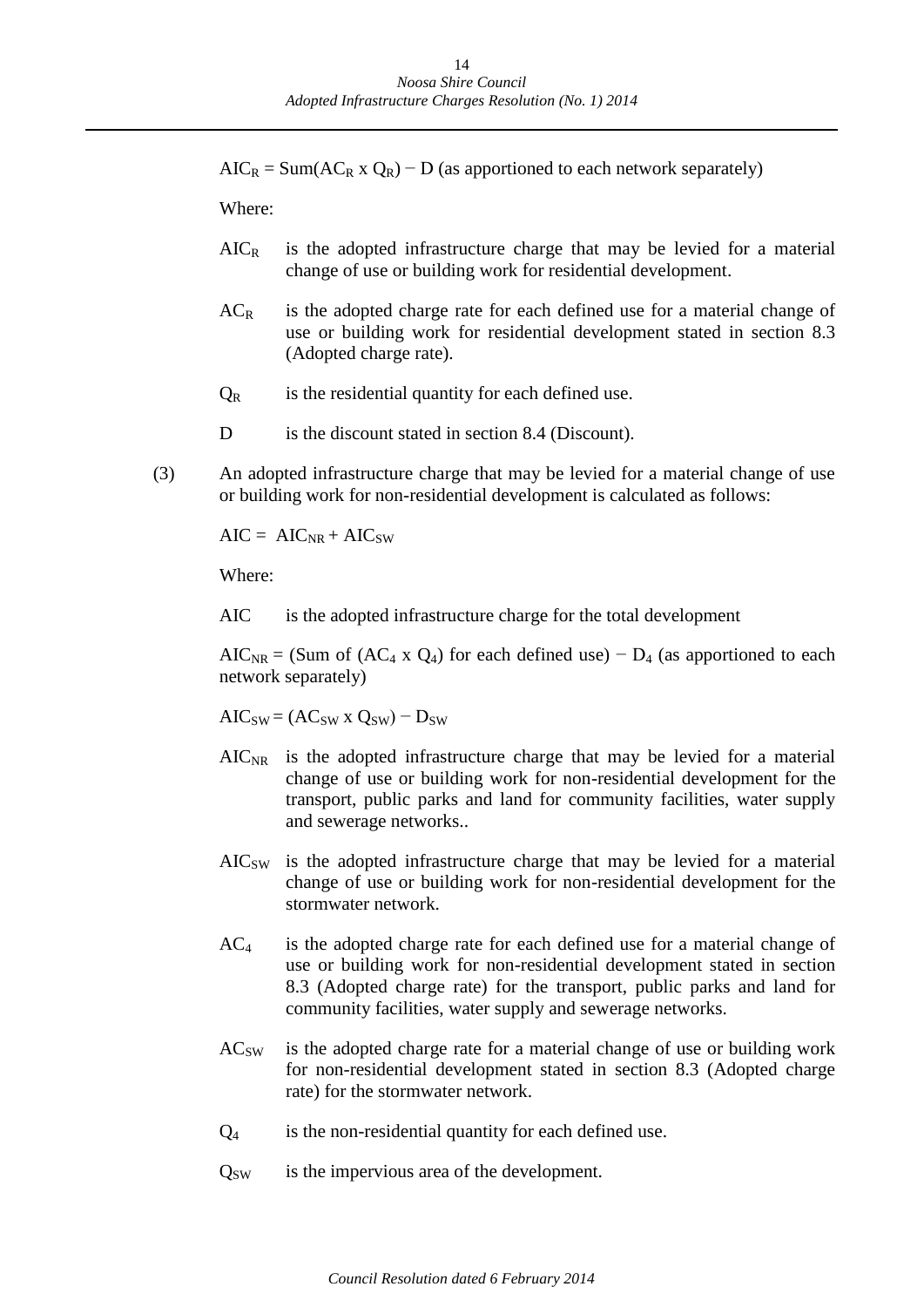- $D_4$  is the discount stated in section 8.4 (Discount) for the transport, public parks and land for community facilities, water supply and sewerage networks.
- $D_{SW}$  is the discount stated in section 8.4 (Discount) for the stormwater network.
- (4) The adopted infrastructure charge calculated in sub-sections (1), (2) and (3) above is the resulting net adopted infrastructure charge applicable to the development as apportioned to each network separately.

The apportionment of the resulting net adopted infrastructure charge to each network is undertaken individually for each network by applying the network allocations to the new development and the discount for existing lawful development to obtain the net amount relevant to that network. Where this results in a negative network amount for a particular network, the charge for that network is set at zero. Any negative amount is not applied or carried across to the other remaining networks.

### <span id="page-14-0"></span>**8.3 Adopted charge rate**

The adopted charge rate for:

- (a) reconfiguring a lot, is the amount stated for Residential (3 or more bedroom dwelling unit) in Table 13.1 (Schedule of adopted charges);
- (b) a material change of use or building work for:
	- (i) residential development, is stated in Table 13.1 (Schedule of adopted charges);
	- (ii) non-residential development other than special uses, is stated in Table 13.1 (Schedule of adopted charges), which comprises the following:
		- (A) the adopted charge rate for the transport, public parks and land for community facilities, water and sewerage networks in column 4; and
		- (B) the adopted charge rate for the stormwater network in column 5;
	- (iii) non-residential development being special uses or other development not otherwise identified in paragraphs (i) or (ii):
		- (A) the adopted charge rate for the transport, public parks and land for community facilities, water supply and sewerage networks in column 4, is the charge (in column 4) for the charge category (in columns  $1 \& 2$ ) that the local government determines should apply for the use at the time of assessment; and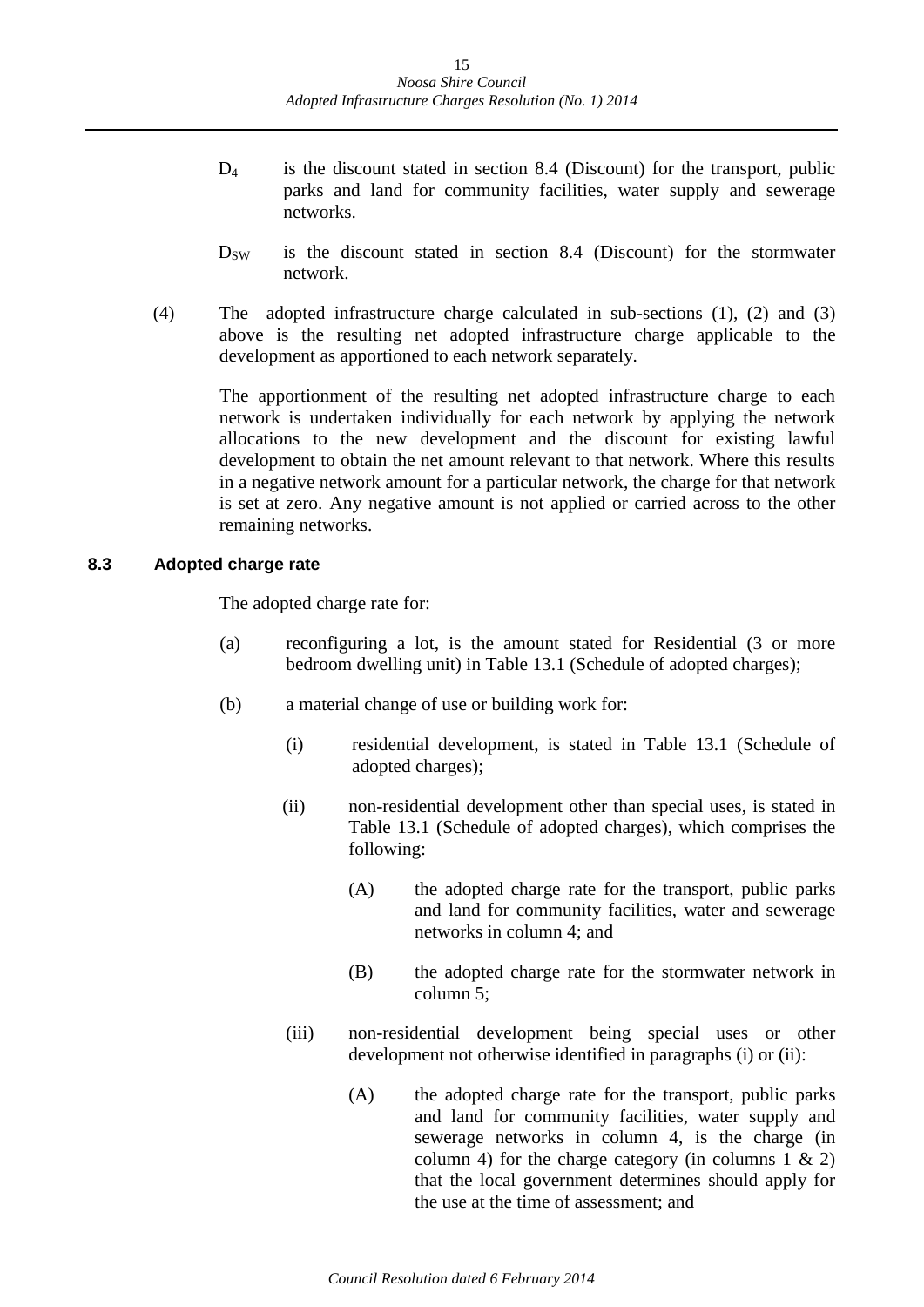(B) the adopted charge rate for the stormwater network in column 5.

### <span id="page-15-0"></span>**8.4 Discount**

- (1) The discount for the premises is an amount which is the greater of the following:
	- (a) the amount of an adopted infrastructure charge paid for the development of the premises;
	- (b) where the premises is subject to an existing lawful use for:
		- (i) residential development, the amount stated for an adopted charge in Table 13.1 (Schedule of adopted charges) for the lawful use as apportioned to the relevant network separately;
		- (ii) non-residential development other than special uses, the amount stated for an adopted charge in Table 13.1 (Schedule of adopted charges) for the lawful use as apportioned to the relevant network separately;
		- (iii) non-residential development being special uses or other development not otherwise identified in paragraphs (i) or (ii), the amount for the charge category that the local government determines should apply for the use at the time of assessment as apportioned to the relevant network separately;
	- (c) where the premises is not subject to an existing lawful use:
		- (i) for residential development, the amount applicable for a residential lot stated for Residential (3 or more bedroom dwelling unit) in Table 13.1 (Schedule of adopted charges) applicable to a single residential lot as apportioned to the relevant network separately;
		- (ii) for non-residential development, no discount applies;
	- (d) in all cases for (a), (b) and (c) above, the discount is limited to the relevant network separately and is not applied or carried across to the other remaining networks.

### <span id="page-15-1"></span>**8.5 Additional discount for past contribution or charge**

(1) For a past contribution and or charge that has been paid for a particular network under a previous charging regime that exceeds the network component of the Discount applied under section 8.4 (Discount) an "additional discount" against the adopted charge for the particular network will be recognised. The amount of the discount will be determined by converting the previous payment to an equivalent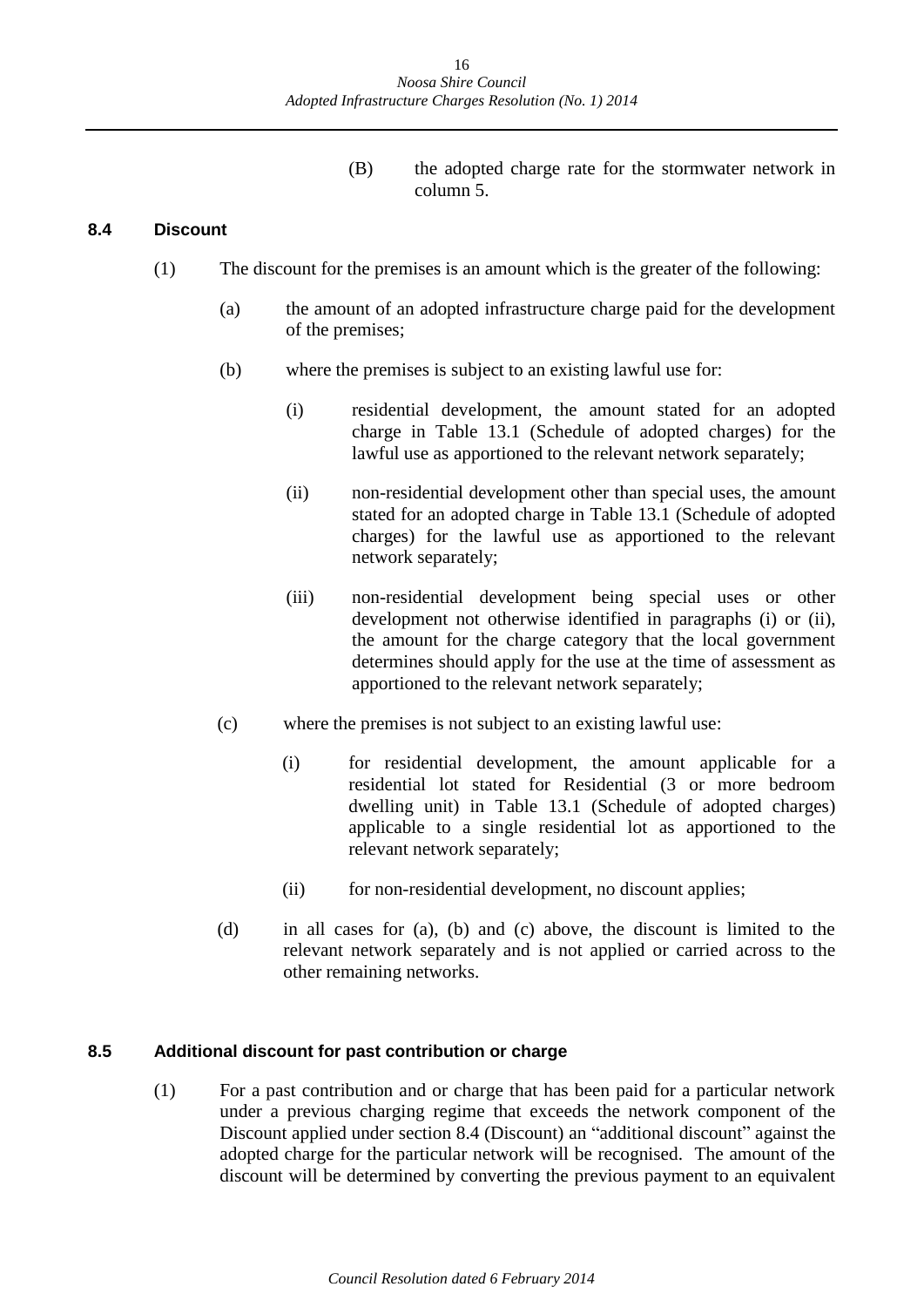adopted charge as determined by Council and only relates to the amount over and above the standard discount applied under section 8.4 (Discount).

The amount of the discount will not be more than the adopted charge amount apportioned for that network. The onus remains with the applicant to provide full details and evidence of any payments of contributions and or charges under a previous charging regime.

### <span id="page-16-0"></span>**9. Administration of adopted infrastructure charge**

### <span id="page-16-1"></span>**9.1 Purpose**

Section 9 states how an adopted infrastructure charge levied by the Council is to be administered.

### <span id="page-16-2"></span>**9.2 Subsidy for an adopted infrastructure charge**

The Council's policy statement in respect of a subsidy for an adopted infrastructure charge is stated in *Policy Statement - Infrastructure Contributions (Charges) Rebates for Eligible Community Organisations* in effect at the time of the resolution.

### <span id="page-16-3"></span>**9.3 Time of payment of an adopted infrastructure charge**

An adopted infrastructure charge is payable at the following time:

- (a) if the charge applies to reconfiguring a lot that is assessable development or development requiring compliance assessment―before the Council approves the plan of subdivision for the reconfiguration; $<sup>4</sup>$ </sup>
- (b) if the charge applies to building work that is assessable development or development requiring compliance assessment―before the time specified for the giving of the following:
	- (i) the sooner of a final inspection certificate for a single detached class 1a building or a class 10 building/structure, or occupancy of the building/structure;
	- (ii) a certificate of classification for a building or structure of another class;<sup>5</sup>
- (c) if the charge applies to a material change of use―before the change of use happens; $<sup>6</sup>$ </sup>

<sup>4</sup> See section 648H(a) (When adopted infrastructure charges are payable) of the *Sustainable Planning Act 2009*.

<sup>5</sup> See section 648H(b) (When adopted infrastructure charges are payable) of the *Sustainable Planning Act 2009*.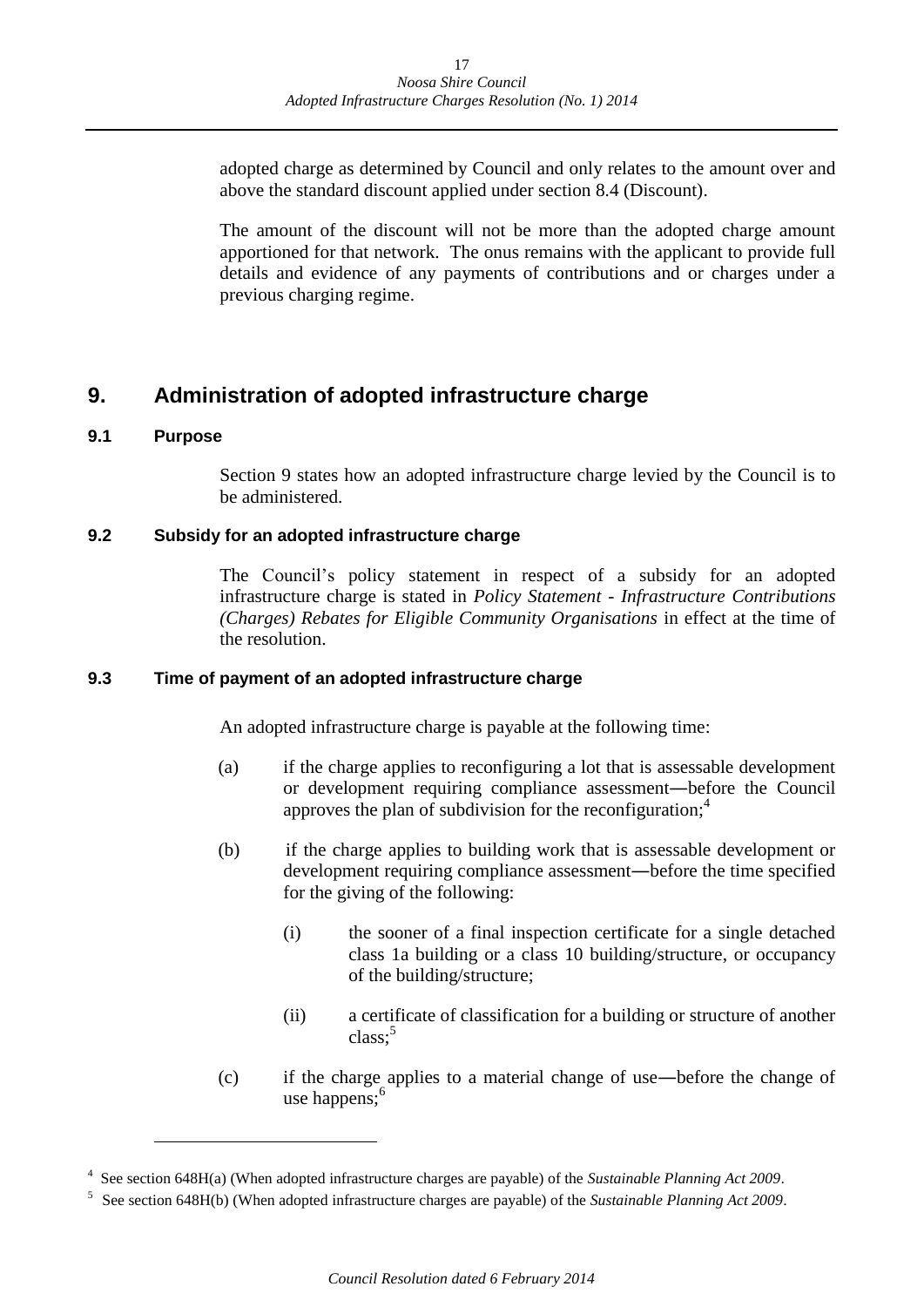(d) if paragraphs (a), (b) and (c) do not apply―on the day stated in the adopted infrastructure charges notice or negotiated adopted infrastructure charges notice.<sup>7</sup>

### <span id="page-17-0"></span>**9.4 Alternatives to paying an adopted infrastructure charge**

- (1) The Council may give consideration to entering into an infrastructure agreement involving an alternative to the way a payment is to be made or an infrastructure contribution provided in a form other than paying an adopted infrastructure charge. $8$
- (2) The Council may, for development infrastructure that is land, give a notice in addition to or instead of an adopted infrastructure charges notice requiring the land to be given to the Council in fee simple (*land dedication notice*).<sup>9</sup>

### <span id="page-17-1"></span>**9.5 Indexation of adopted infrastructure charge**

The amount of the adopted infrastructure charge is to be indexed in accordance with relevant legislation from the date of the notice to the date of payment.

The adopted charge is first calculated at the base date of 1 July 2011 (at the Consumer Price Index at March 2011) and indexed to the date of issue of the adopted infrastructure charge notice and subject to further indexation until the date of payment. Indexation is applied using variations in the Consumer Price Index at the times applicable. The indexed charge amount is limited to the "maximum amount" possible to be issued under the State Planning Regulatory Provision (adopted charges).

### <span id="page-17-2"></span>**10. Allocation of adopted infrastructure charge**

### <span id="page-17-3"></span>**10.1 Purpose**

<u>.</u>

Section 10 states how the adopted infrastructure charge of the Council and the distributor-retailer is to be allocated to a trunk infrastructure network for the purpose of determining an offset and refund.

### <span id="page-17-4"></span>**10.2 Allocation of adopted infrastructure charge to the Council and the distributorretailer**

(1) The proportion of an adopted infrastructure charge to be allocated to the Council and the distributor-retailer is stated in Table 10.1 (Allocation of adopted infrastructure charge to the Council and the distributor-retailer). For nonresidential development, this proportion of the adopted charge excludes the

<sup>6</sup> See section 648H(c) (When adopted infrastructure charges are payable) of the *Sustainable Planning Act 2009*.

<sup>7</sup> See section 648H(d) (When adopted infrastructure charges are payable) of the *Sustainable Planning Act 2009*.

<sup>8</sup> See section 648K (Agreements about, and alternatives to, paying an adopted infrastructure charge) of the *Sustainable Planning Act 2009*.

<sup>9</sup> See section 648K (Agreements about, and alternatives to, paying an adopted infrastructure charge) of the *Sustainable Planning Act 2009*.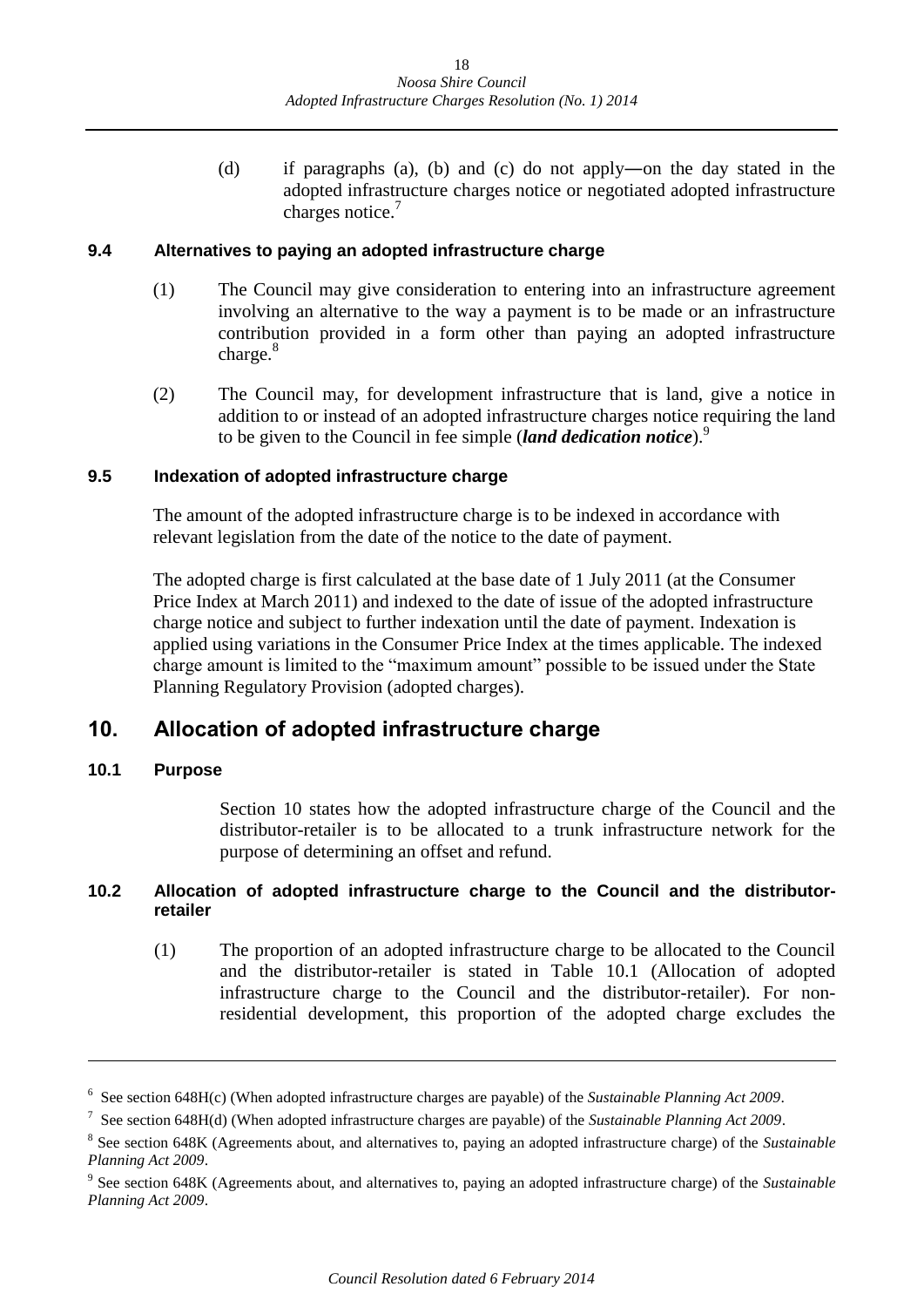stormwater network which is calculated separately and allocated 100% to Council.

(2) However where development is not connected to the water and sewerage networks, the adopted infrastructure charge is to be allocated 100% to the Council.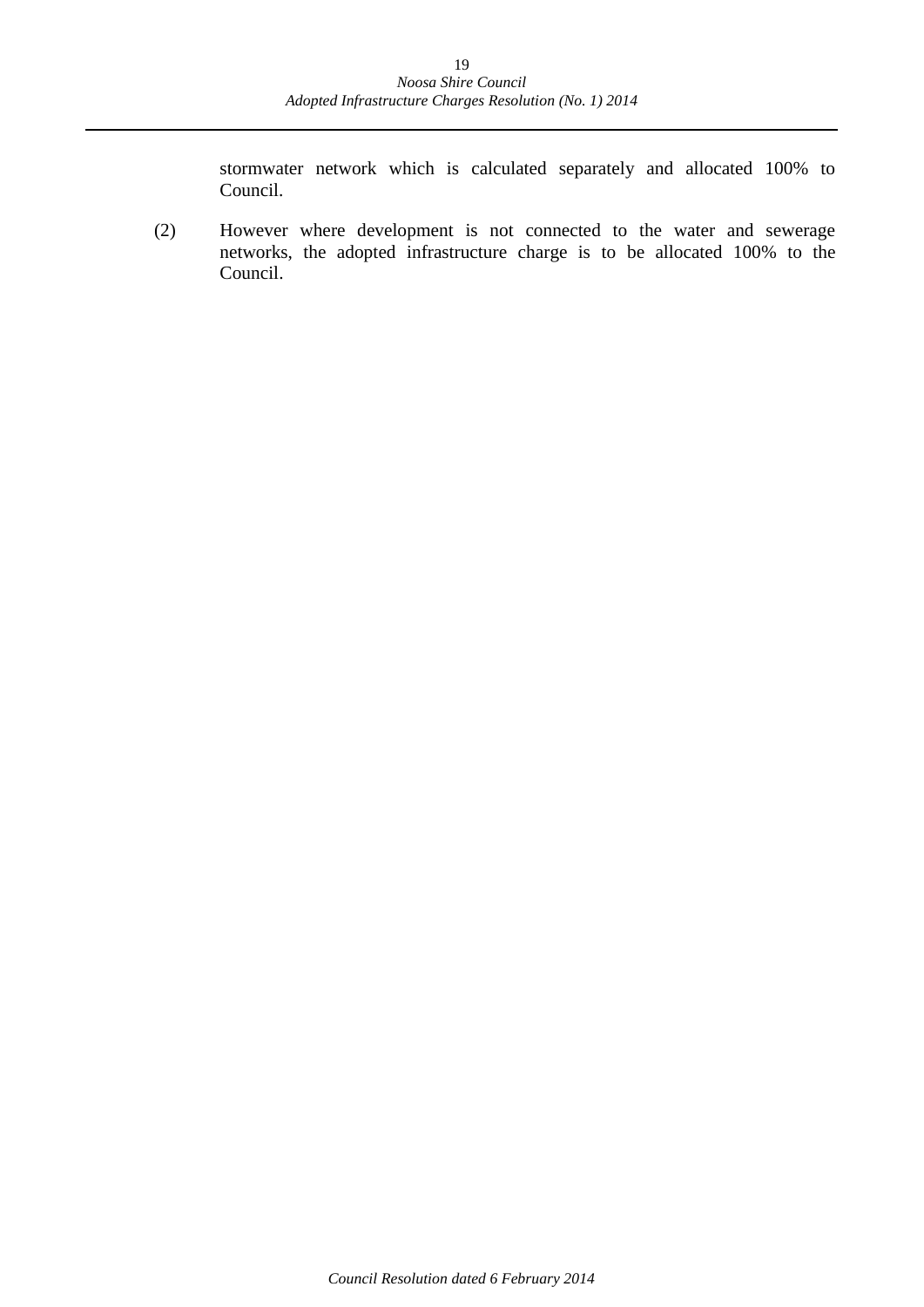#### **Table 10.1 Allocation of adopted infrastructure charge to the Council and the distributor-retailer**

| <b>Column 1</b><br>Applicable<br>local<br>planning<br>instrument |            | Column 2<br><b>Planning areas</b>                                                                                 |                   | Commercial<br>(Retail) |              | Column 3<br>Allocation of adopted infrastructure between the<br>Council and the distributor-retailer (DR)<br><b>Commercial</b><br>(Office, Bulk<br>Goods.<br>Showroom) |                   | Column 4<br><b>Allocation of adopted</b><br>infrastructure charge for<br>residential and non-<br>residential development<br><b>Industry</b><br>not otherwise specified<br>in column 3 |                   |                      |
|------------------------------------------------------------------|------------|-------------------------------------------------------------------------------------------------------------------|-------------------|------------------------|--------------|------------------------------------------------------------------------------------------------------------------------------------------------------------------------|-------------------|---------------------------------------------------------------------------------------------------------------------------------------------------------------------------------------|-------------------|----------------------|
|                                                                  |            |                                                                                                                   | <b>NSC</b><br>(%) | Unity<br>water<br>(% ) | NSC.<br>(% ) | Unity<br>water<br>(% )                                                                                                                                                 | <b>NSC</b><br>(%) | Unity<br>water<br>$(\% )$                                                                                                                                                             | <b>NSC</b><br>(%) | Unitywater<br>$(\%)$ |
|                                                                  |            | Cooroy & Lake MacDonald, Cooroibah, Mary River Catchment,<br>Boreen Point Kin Kin & Cootharaba, Noosa North Shore | 68                | 32                     | 61           | 39                                                                                                                                                                     | 39                | -61                                                                                                                                                                                   | 42                | 58                   |
|                                                                  | Noosa Plan | Tewantin & Doonan, Noosaville, Noosa Heads, Eastern Beaches<br>(Sunshine/Sunrise/Castaways Beach)                 | 90                | 10                     | 87           | 13                                                                                                                                                                     | 69                | 31                                                                                                                                                                                    | 64                | 36                   |
|                                                                  |            | Eastern Beaches (Marcus/Peregian Beach)                                                                           | 85                | 15                     | 80           | 20                                                                                                                                                                     | 60                | 40                                                                                                                                                                                    | 51                | 49                   |

Note: For non-residential development, the adopted infrastructure charge allocation excludes the stormwater charge which is allocated 100% to Council.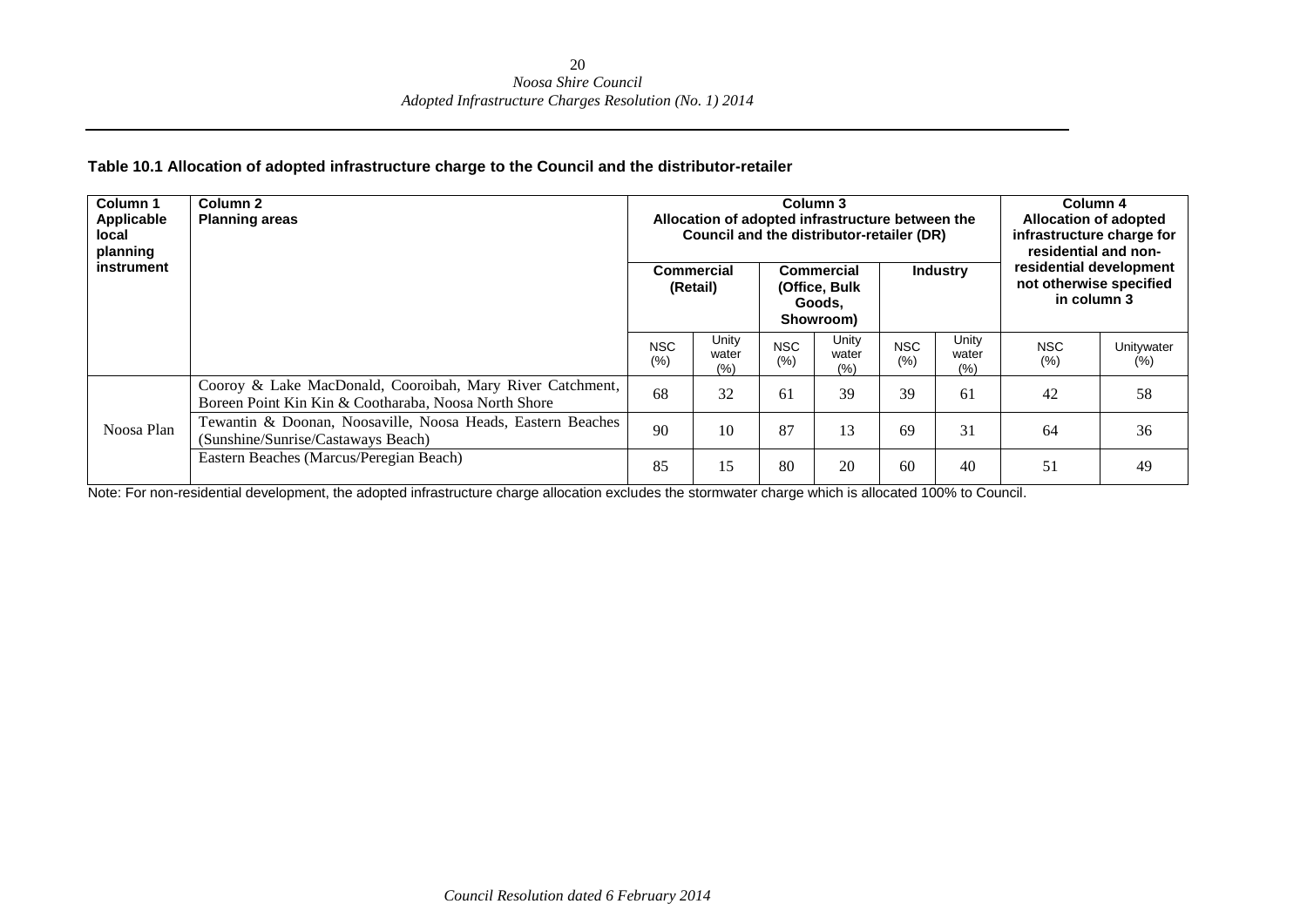### <span id="page-20-0"></span>**10.3 Allocation of adopted infrastructure charge to trunk infrastructure networks**

The proportion of an adopted infrastructure charge to be allocated to a trunk infrastructure network for:

- (a) distributor-retailer trunk infrastructure, is stated in column 3 in Table 10.2 (Allocation of adopted infrastructure charge to trunk infrastructure networks);
- (b) Council trunk infrastructure, is stated in column 4 in Table 10.2 (Allocation of adopted infrastructure charge to trunk infrastructure networks). Sport and recreation uses are exempt from "Public parks and land for community facilities" proportion of the adopted charge.

#### **Table 10.2 Allocation of adopted infrastructure charge to trunk infrastructure networks**

| Column 1<br>Column <sub>2</sub>                                                                                   |                                                                                                                                                     | Column 3                                                                                                                    |                 | Column 4                |                                                                                                |                                  |  |
|-------------------------------------------------------------------------------------------------------------------|-----------------------------------------------------------------------------------------------------------------------------------------------------|-----------------------------------------------------------------------------------------------------------------------------|-----------------|-------------------------|------------------------------------------------------------------------------------------------|----------------------------------|--|
| <b>Adopted charge</b>                                                                                             | <b>Trunk</b><br>infrastructure<br>networks to<br>which an<br>adopted charge<br>applies                                                              | Allocation of distributor-<br>retailer's proportion of adopted<br>infrastructure charge to trunk<br>infrastructure networks |                 |                         | Allocation of Council's proportion of adopted<br>infrastructure charge to trunk infrastructure |                                  |  |
|                                                                                                                   |                                                                                                                                                     | <b>Water supply</b><br>(%)                                                                                                  | Sewerage<br>(%) | <b>Transport</b><br>(%) | <b>Public parks</b><br>and land for<br>community<br>facilities<br>(%)                          | <b>Stormwater</b><br>(%)         |  |
| Adopted charge                                                                                                    | <b>All Networks</b>                                                                                                                                 | 40                                                                                                                          | 60              | 40                      | $\overline{50}$                                                                                | 10                               |  |
| for residential                                                                                                   | No Sewerage                                                                                                                                         | 100                                                                                                                         | N/A             | 40                      | 50                                                                                             | 10                               |  |
| development:<br>(a) reconfiguring<br>a lot; or<br>(b) a material<br>change of use or<br>building work             | N <sub>o</sub><br>Water<br>Supply & No<br>Sewerage                                                                                                  | N/A                                                                                                                         | N/A             | 40                      | 50                                                                                             | 10                               |  |
| Adopted charge                                                                                                    | All Networks                                                                                                                                        | 40                                                                                                                          | 60              | 85                      | 15                                                                                             | N/A                              |  |
| for non-                                                                                                          | No Sewerage                                                                                                                                         | 100                                                                                                                         | N/A             | 85                      | 15                                                                                             | N/A                              |  |
| residential<br>development for<br>(a)reconfiguring<br>a lot                                                       | No<br>Water<br>Supply & No<br>Sewerage                                                                                                              | N/A                                                                                                                         | N/A             | 85                      | 15                                                                                             | N/A                              |  |
| Adopted charge                                                                                                    | <b>All Networks</b>                                                                                                                                 | 40                                                                                                                          | 60              | 85                      | 15                                                                                             |                                  |  |
| for non-                                                                                                          | No Sewerage                                                                                                                                         | 100                                                                                                                         | N/A             | 85                      | 15                                                                                             | Calculated                       |  |
| residential<br>development for<br>(b) a material<br>change of use or<br>building work                             | N <sub>o</sub><br>Water<br>Supply & No<br>Sewerage                                                                                                  | N/A                                                                                                                         | N/A             | 85                      | 15                                                                                             | Separately<br>100% to<br>Council |  |
| Adopted charge<br>for non-<br>residential<br>development for<br>(c) being special<br>uses or other<br>development | Calculated<br>As determined by the local government that should apply for the use at the time of<br>Separately<br>100% to<br>assessment.<br>Council |                                                                                                                             |                 |                         |                                                                                                |                                  |  |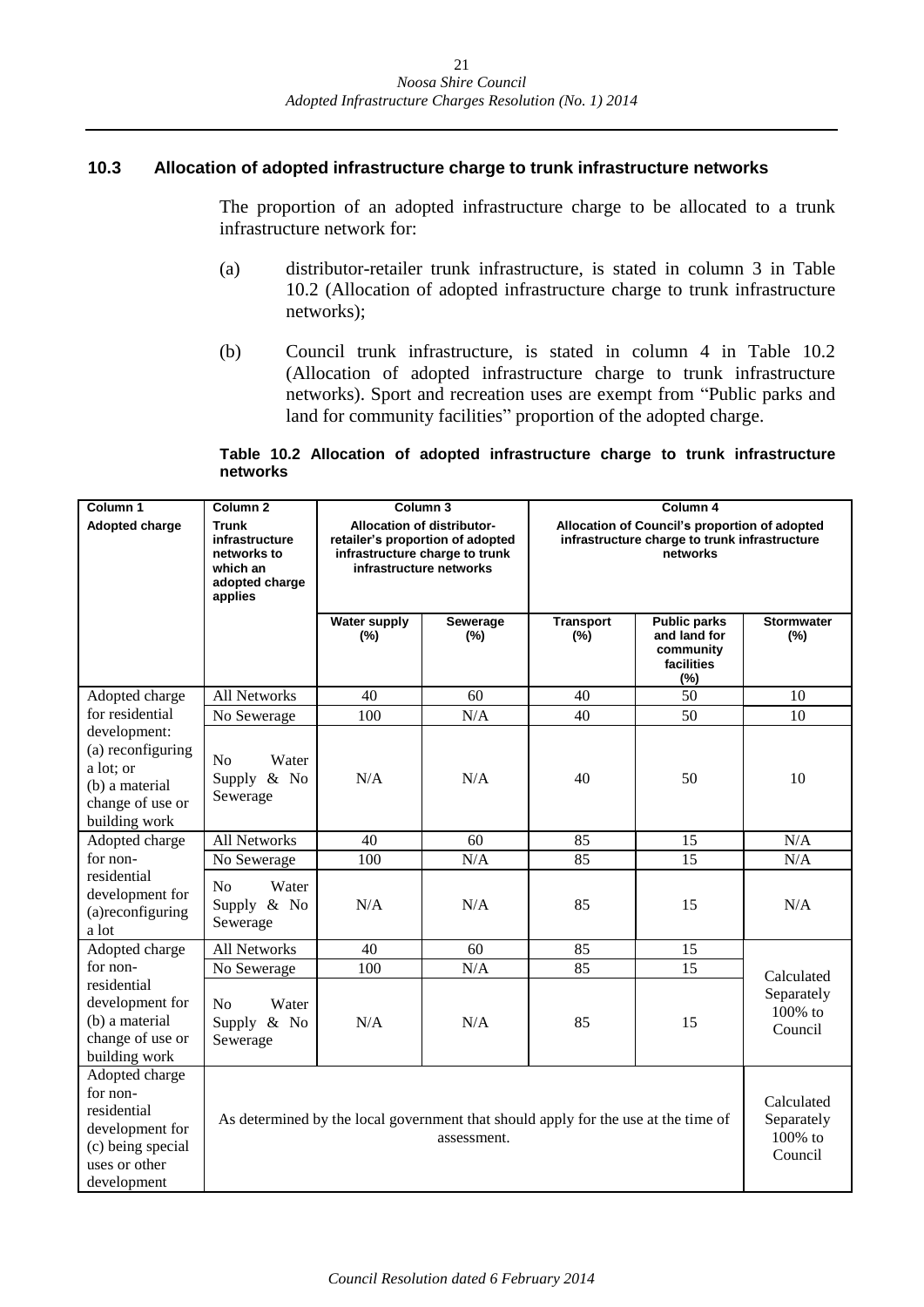# <span id="page-21-0"></span>**Part 4 Offset and refund for Council trunk infrastructure**

### <span id="page-21-1"></span>**11. Infrastructure offset**

### <span id="page-21-2"></span>**11.1 Purpose**

Section 11 states the Council's policy for an infrastructure offset for a trunk infrastructure contribution.

### <span id="page-21-3"></span>**11.2 Application of section**

Section 11 applies where for a development, the Council has for a trunk infrastructure network:

- (a) required the following (*trunk infrastructure contribution*):
	- (i) the supply of land and/or work for trunk infrastructure in a condition of a development approval under section 649 (Conditions Councils may impose for necessary trunk infrastructure) of the *Sustainable Planning Act 2009*;
	- (ii) the giving of part of the land the subject of a development application or request for compliance assessment in a notice given under section 648K(3) (Agreements about, and alternatives to, paying adopted infrastructure charge) of the *Sustainable Planning Act 2009* (*land dedication notice*); and
- (b) levied an adopted infrastructure charge in an adopted infrastructure charges notice or a negotiated adopted infrastructure charges notice for the same premises under section 648F (Adopted infrastructure charges notice) of the *Sustainable Planning Act 2009*.

### <span id="page-21-4"></span>**11.3 Claim for an infrastructure offset**

- (1) The person bound to provide the trunk infrastructure contribution and the adopted infrastructure charge for the development under the *Sustainable Planning Act 2009* (*claimant*) may give a notice in the prescribed form to the Council which states the following:
	- (a) that the claimant proposes to supply the trunk infrastructure contribution;
	- (b) that the claimant seeks an offset for the supply of the trunk infrastructure contribution against an adopted infrastructure charge (*infrastructure offset*);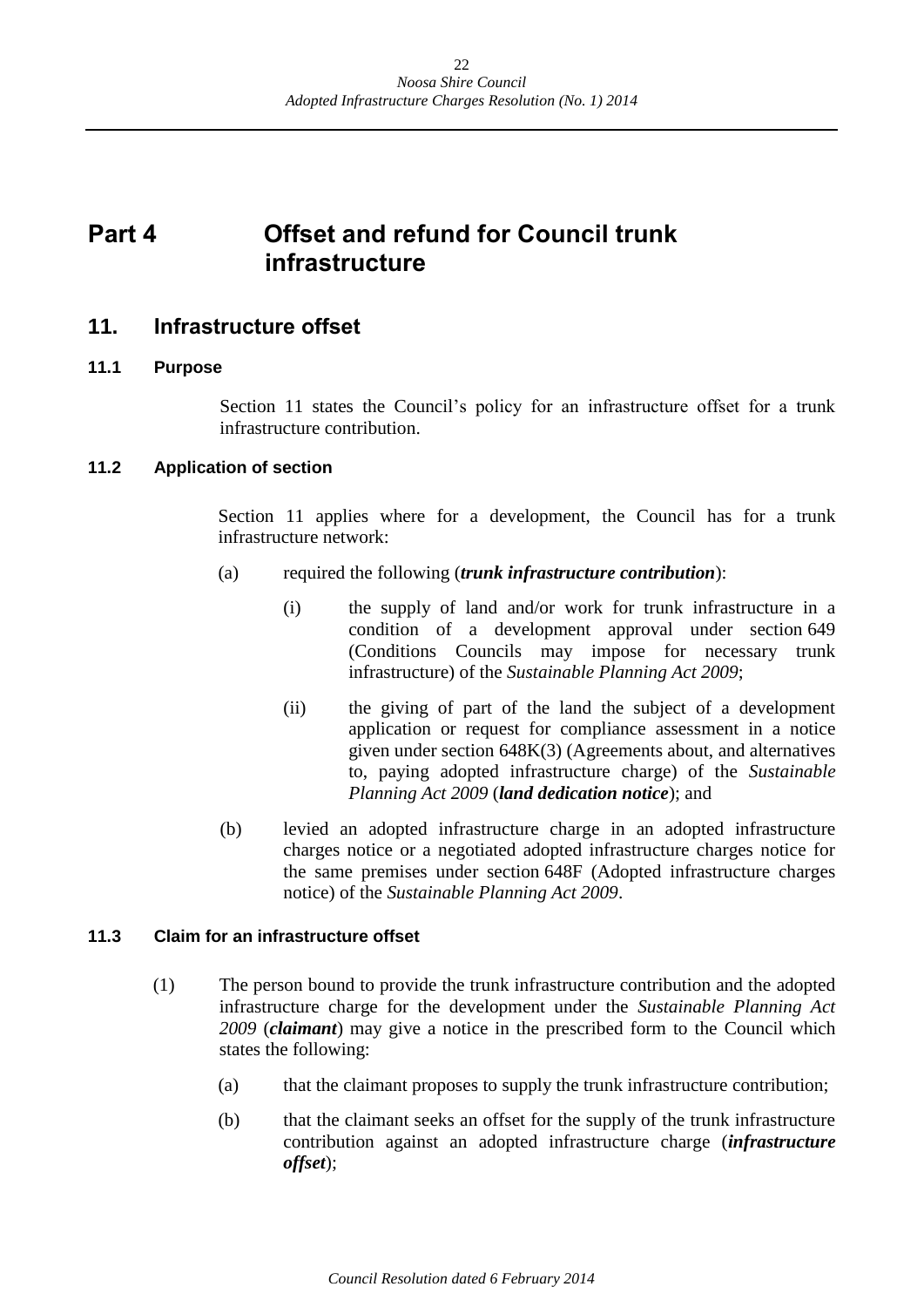- (c) the claimant's estimate of the following:
	- (i) the planned estimate of the trunk infrastructure land contribution;
	- (ii) the planned or pre-market estimate of the trunk infrastructure works contribution;
	- (iii) the value of the infrastructure offset for the trunk infrastructure contribution.
- (2) The Council is to give a notice in the prescribed form to the claimant which states the following:
	- (a) whether an infrastructure offset is applicable or not;
	- (b) if an infrastructure offset is not applicable, the reason;
	- (c) if an infrastructure offset is applicable, the value of the infrastructure offset.

### <span id="page-22-0"></span>**11.4 Calculation of an infrastructure offset**

- (1) The value of an infrastructure offset for the trunk infrastructure contribution which is:
	- (a) land, is the planned estimate of the land; and
	- (b) work, is either of the following:
		- (i) the planned estimate of the work (where agreed by both parties);
		- or
		- (ii) the pre-market estimate of the work.
- (2) The planned estimate of land or work for the trunk infrastructure contribution is the value of the establishment cost of the trunk infrastructure contribution item stated in the schedule of works which is calculated having regard to the following:
	- (a) if the trunk infrastructure contribution is for the whole of an item of trunk infrastructure—the establishment cost of the trunk infrastructure in the schedule of works for trunk infrastructure;
	- (b) if the trunk infrastructure contribution is for part of an item of trunk infrastructure in the schedule of works for trunk infrastructure—the proportion of the establishment cost of the trunk infrastructure in the schedule of works for trunk infrastructure applicable to the trunk infrastructure contribution having regard to the methodology used by the Council for the calculation of the establishment cost in the schedule of works for trunk infrastructure;
	- (c) if the trunk infrastructure is not in the schedule of works for trunk infrastructure but the Council has determined that the land or work delivers the same desired standard of service to the trunk infrastructure in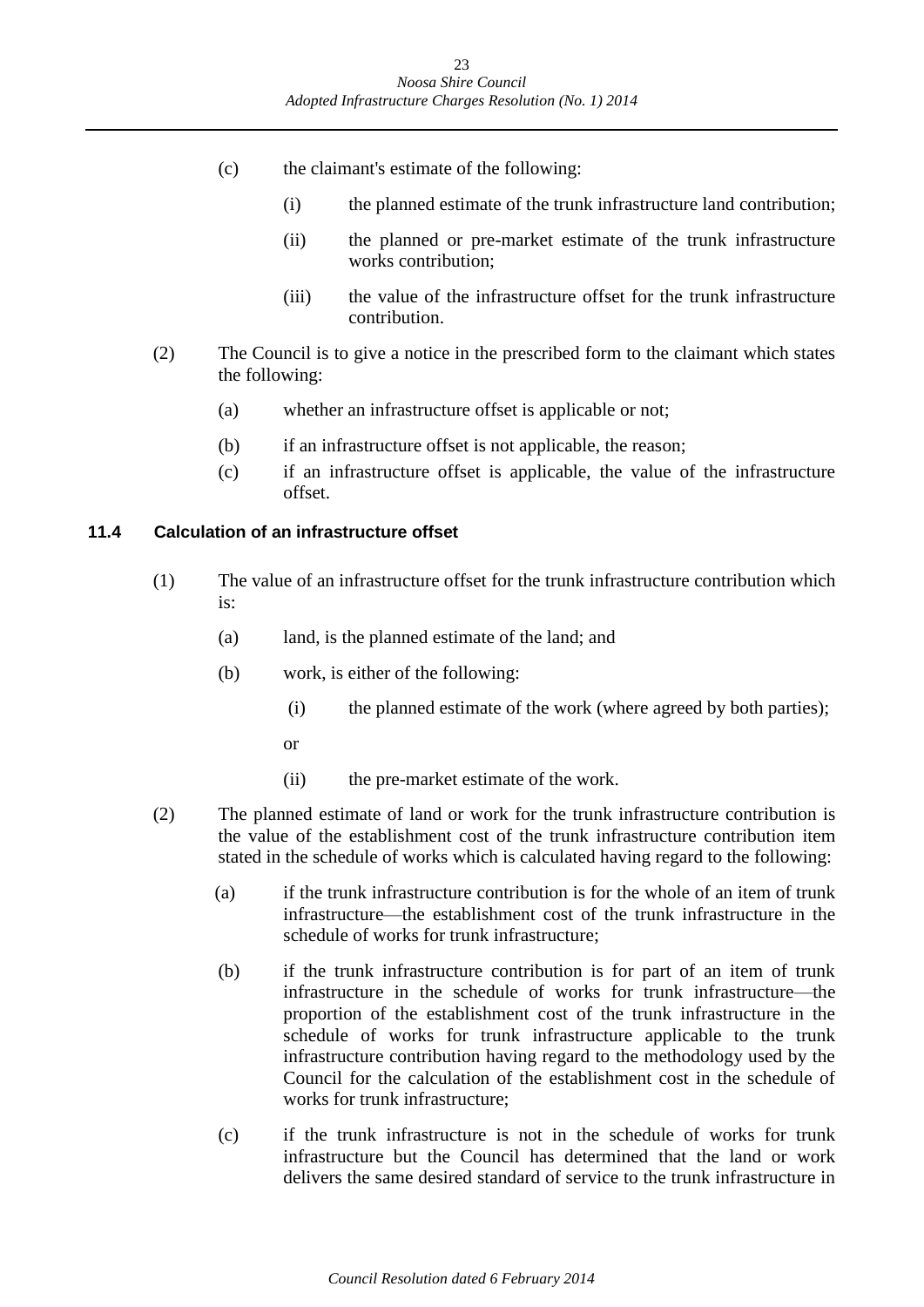the schedule of works for trunk infrastructure—the methodology specified by the Council for the calculation of the establishment cost in the schedule of works for trunk infrastructure.

- (3) The pre-market estimate of work for the trunk infrastructure contribution is the estimate expressed in dollars of the design and construction of the work:
	- (a) including the following:
		- (i) the cost of planning and designing the work;
		- (ii) the cost of survey and site investigation for the work;
		- (iii) a cost under a construction contract for the work;
		- (iv) a portable long service leave payment for a construction contract;
		- (v) an insurance premium for the work;
		- (vi) a Council inspection fee for the commencement and end of the maintenance period for the work;
		- (vii) the cost of an approval for the work;
	- (b) excluding the following:
		- (i) a cost of carrying out temporary infrastructure;
		- (ii) a cost of carrying out other infrastructure which is not part of the trunk infrastructure contribution;
		- (iii) a cost of the decommissioning, removal and rehabilitation of infrastructure identified in paragraphs (i) and (ii);
		- (iv) a part of the trunk infrastructure contribution provided by the Council or a person other than the person seeking the infrastructure offset;
		- (v) a cost to the extent that GST is payable and an input tax credit can be claimed for the work.

### (c) The claimant

- (i) must undertake a tender process in accordance with the Council's Procurement Policy for any work contribution which is eligible for an Infrastructure Offset under this document;
- (ii) must give the Council a Notice which states the claimant's calculation of the pre-market estimate, which will include, as applicable;
	- A. a copy of the tender advertisement;
	- B. a copy of each tender received;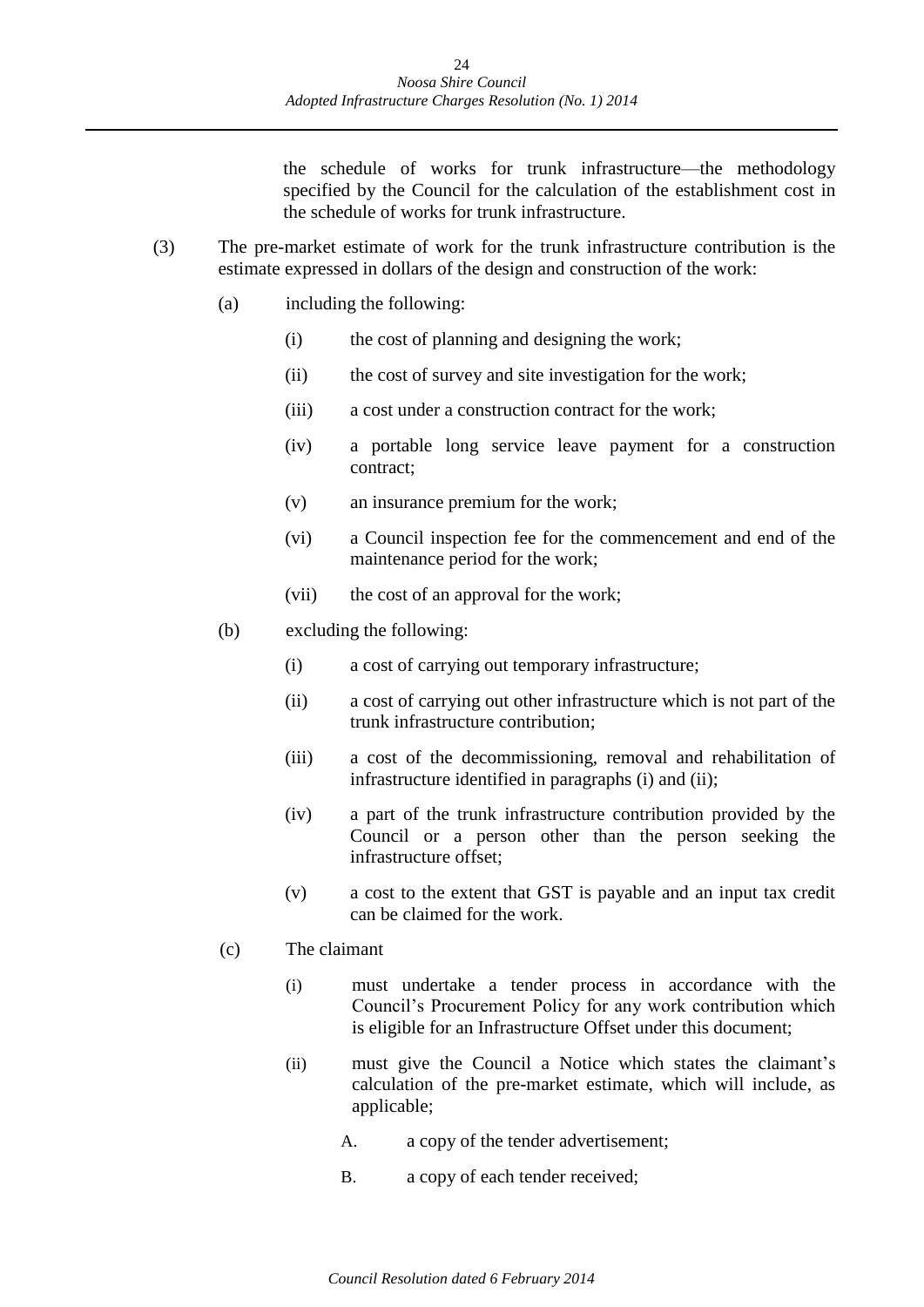- C. the claimant's preferred tenderer;
- D. the claimant's reason for the preferred tenderer;
- E. a copy of the proposed Work Contract issued by the claimant's preferred tenderer;
- F. detailed plans and specifications showing the extent of the Work Contribution eligible for an Infrastructure Offset;
- G. the claimant's calculation of the cost providing a Works Contribution to which an Infrastructure Offset applies;
- H. the total of the claimant's calculation of the Pre-Market Estimate.
- (4) The Council is to calculate the amount of the value of the infrastructure offset by indexing the value of the infrastructure offset in accordance with the consumer price index from the date of the notice given under section 11.3(2) (Claim for an infrastructure offset) to the date that the infrastructure offset is to be offset against an infrastructure charge.

### <span id="page-24-0"></span>**11.5 Application of an infrastructure offset**

The Council is to offset the amount of the value of an infrastructure offset against an adopted infrastructure charge for the trunk infrastructure network to which the trunk infrastructure contribution relates if the trunk infrastructure contribution is supplied for the development by the claimant in accordance with the applicable development approval and land dedication notice.

### <span id="page-24-1"></span>**12. Refund of an unused infrastructure offset**

### <span id="page-24-2"></span>**12.1 Purpose**

Section 12 states the Council's policy for a refund of an unused infrastructure offset for a trunk infrastructure contribution.

### <span id="page-24-3"></span>**12.2 Application of section**

Section 12 applies where:

- (a) the development to which the trunk infrastructure contribution relates has been lawfully completed;
- (b) the trunk infrastructure contribution is planned under this document to service the development of other premises (*serviced premises*);
- (c) the amount of the value of an infrastructure offset has not been fully offset against an adopted infrastructure charge for the trunk infrastructure network to which the trunk infrastructure contribution relates under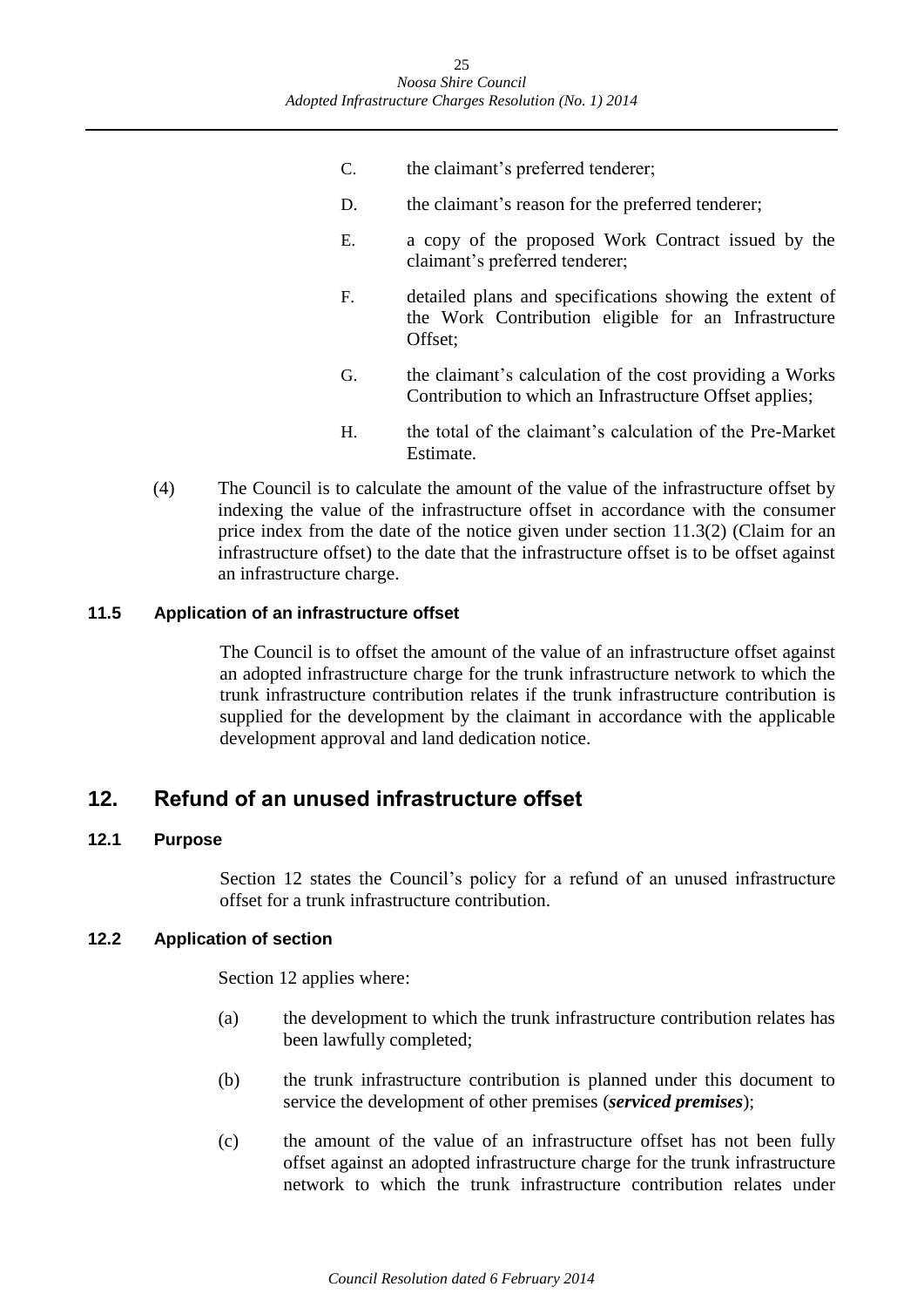section 11.5 (Application of an infrastructure offset) (*unused infrastructure offset*).

### <span id="page-25-0"></span>**12.3 Claim for a refund**

- (1) The claimant may give a notice in the prescribed form to the Council which states the following:
	- (a) that the development to which a trunk infrastructure contribution relates has been lawfully completed;
	- (b) that the claimant seeks a refund of the unused infrastructure offset;
	- (c) the claimant's estimate of the unused infrastructure offset.
- (2) The Council is to give a notice in the prescribed form to the claimant which states the following:
	- (a) whether an unused infrastructure offset is applicable or not;
	- (b) if an unused infrastructure offset is not applicable, the reason;
	- (c) if an unused infrastructure offset is applicable, the value of the unused infrastructure offset.

### <span id="page-25-1"></span>**12.4 Entitlement to a refund**

- (1) The claimant is only entitled to a refund from the Council under an infrastructure agreement prepared by the Council at the cost of the claimant.
- (2) The refund is to accord with the following terms unless otherwise agreed in the infrastructure agreement:
	- (a) the refund is to be paid from the prescribed amount of an adopted infrastructure charge for the development of the serviced premises which is collected by the Council for a period of 5 years from the date of the notice under section 12.3(2) (Claim for a refund);
	- (b) the prescribed amount, is that portion of the adopted infrastructure charge allocated to the trunk infrastructure network of which the trunk infrastructure contribution forms part, which is equal to the proportion of the establishment cost of the trunk infrastructure contribution that can reasonably be apportioned to the serviced premises;
	- (c) the refund is not to exceed the value of the unused infrastructure offset.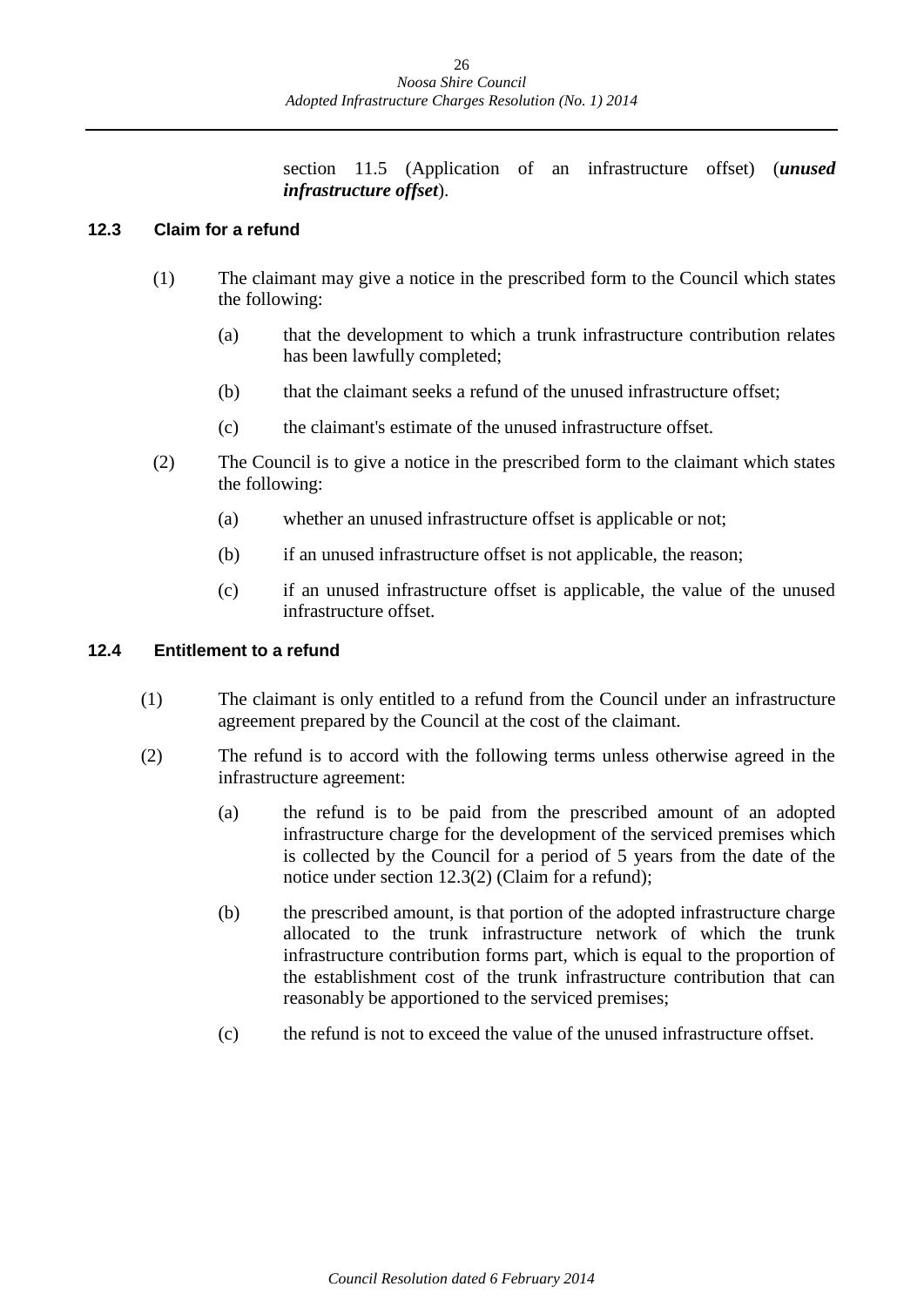# <span id="page-26-0"></span>**Part 5 Schedule of adopted charges, maps, works, plans for trunk infrastructure and future development assumptions**

### <span id="page-26-1"></span>**13. Schedule of adopted charges**

Table 13.1 (Schedule of adopted charges) states the following:

- (a) the development class for a use under an applicable local planning instrument;
- (b) the adopted charge for:
	- (i) the transport, public parks and land for community facilities, water and sewerage networks;
	- (ii) the stormwater network.
- (c) where connection to the water supply or sewerage networks is not provided, Table 13.1 (Schedule of adopted charges) the adopted charge in Column 4 is reduced by 20% for each network not provided.

| Column 1<br>Use under an applicable local planning<br>instrument<br>Defined use<br>Use class |                                                   | Column 2<br><b>Development</b><br>class | Column 3<br>Unit of measure        | Column 4<br><b>Adopted charge</b><br>for transport,<br>public parks and<br>land for<br>community<br>facilities, water<br>supply and<br>sewerage<br>networks (\$ per | Column 5<br><b>Adopted charge</b><br>for stormwater<br>network (\$ per $m2$<br>of impervious<br>area) |
|----------------------------------------------------------------------------------------------|---------------------------------------------------|-----------------------------------------|------------------------------------|---------------------------------------------------------------------------------------------------------------------------------------------------------------------|-------------------------------------------------------------------------------------------------------|
|                                                                                              |                                                   |                                         |                                    | unit of measure)                                                                                                                                                    |                                                                                                       |
|                                                                                              |                                                   |                                         | Development under The Noosa Plan   |                                                                                                                                                                     |                                                                                                       |
|                                                                                              | Detached house                                    | Residential                             | 3 or more bedroom<br>dwelling unit | \$28,000                                                                                                                                                            | Included in<br>adopted charge in<br>Column 4                                                          |
|                                                                                              | Ancillary dwelling unit                           | Residential                             | 3 or more bedroom<br>dwelling unit | \$28,000                                                                                                                                                            | Included in<br>adopted charge in<br>Column 4                                                          |
| Residential                                                                                  |                                                   |                                         | 2 bedroom dwelling unit            | \$20,000                                                                                                                                                            | Included in<br>adopted charge in<br>Column 4                                                          |
|                                                                                              |                                                   |                                         | 1 bedroom dwelling unit            | \$13,000                                                                                                                                                            | Included in<br>adopted charge in<br>Column 4                                                          |
| Residential                                                                                  | Multiple housing - Type<br>1 Relative or employee | Residential                             | dwelling unit                      | Ancillary to &<br>included in<br>Detached House                                                                                                                     | Included in<br>adopted charge in<br>Column 4                                                          |

#### **Table 13.1 Schedule of adopted charges**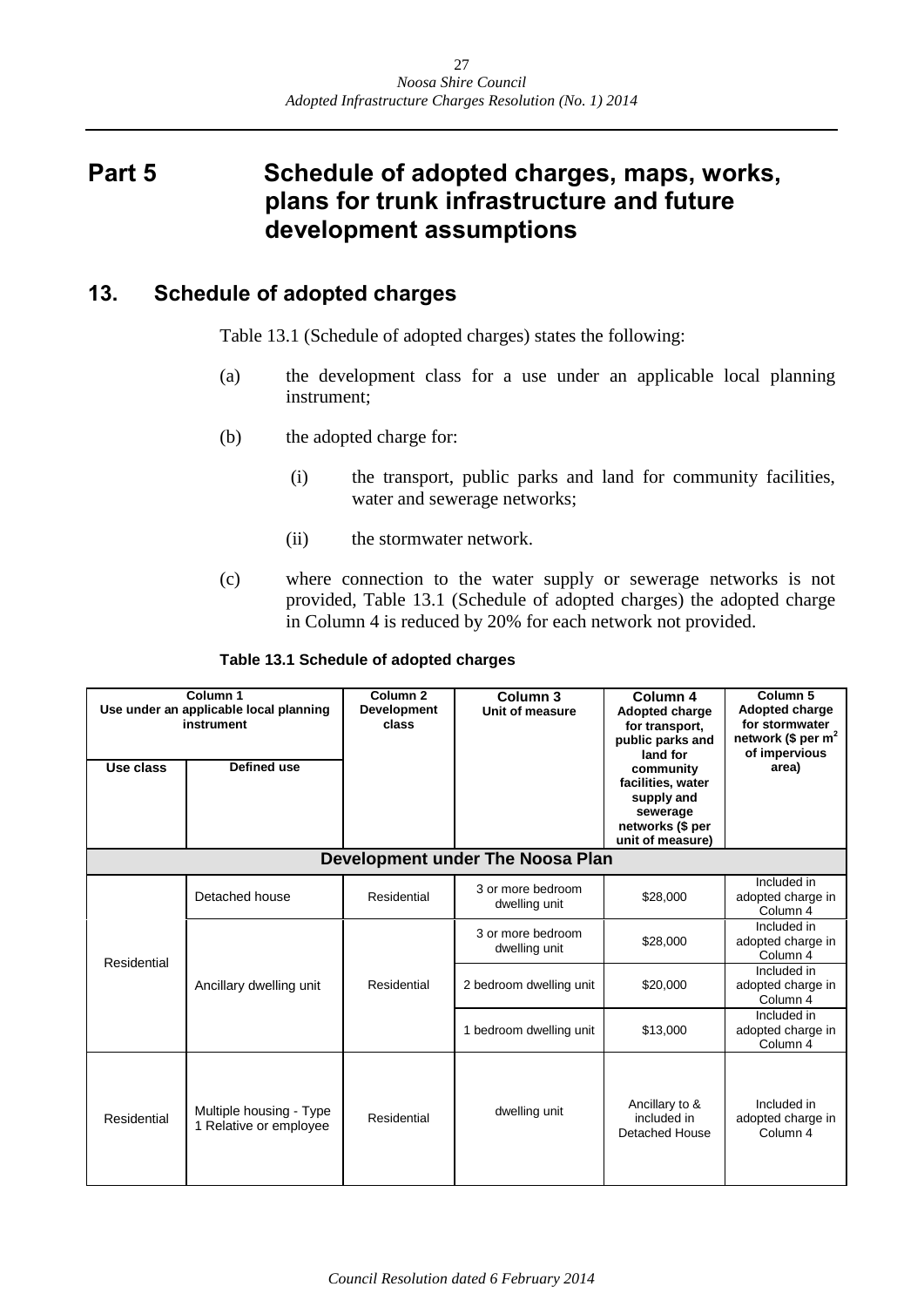| Use class | Column 1<br>Use under an applicable local planning<br>instrument<br>Defined use                     | Column <sub>2</sub><br><b>Development</b><br>class | Column 3<br>Unit of measure                                                                                                                                                | Column 4<br>Adopted charge<br>for transport,<br>public parks and<br>land for<br>community<br>facilities, water<br>supply and<br>sewerage<br>networks (\$ per | Column <sub>5</sub><br>Adopted charge<br>for stormwater<br>network (\$ per $m2$<br>of impervious<br>area) |
|-----------|-----------------------------------------------------------------------------------------------------|----------------------------------------------------|----------------------------------------------------------------------------------------------------------------------------------------------------------------------------|--------------------------------------------------------------------------------------------------------------------------------------------------------------|-----------------------------------------------------------------------------------------------------------|
|           |                                                                                                     |                                                    |                                                                                                                                                                            | unit of measure)                                                                                                                                             |                                                                                                           |
|           |                                                                                                     |                                                    | 3 or more bedroom<br>dwelling unit                                                                                                                                         | \$28,000                                                                                                                                                     | Included in<br>adopted charge in<br>Column 4                                                              |
|           | Multiple housing - Type<br>2 Duplex                                                                 | Residential                                        | 2 bedroom dwelling unit                                                                                                                                                    | \$20,000                                                                                                                                                     | Included in<br>adopted charge in<br>Column 4                                                              |
|           |                                                                                                     |                                                    | 1 bedroom dwelling unit                                                                                                                                                    | \$13,000                                                                                                                                                     | Included in<br>adopted charge in<br>Column 4                                                              |
|           | Multiple housing - Type<br>3 Retirement and<br>special needs (aged<br>care facility) <sup>(3)</sup> | Essential<br>services <sup>(3)</sup>               | m <sup>2</sup> GFA                                                                                                                                                         | \$140                                                                                                                                                        | \$10                                                                                                      |
|           | Multiple housing - Type                                                                             |                                                    | 3 or more bedroom<br>dwelling unit                                                                                                                                         | \$28,000                                                                                                                                                     | Included in<br>adopted charge in<br>Column 4                                                              |
|           | 3 Retirement and<br>special needs<br>(residential retirement                                        | Long term<br>accommodation<br>(3)                  | 2 bedroom dwelling unit                                                                                                                                                    | \$20,000                                                                                                                                                     | Included in<br>adopted charge in<br>Column 4                                                              |
|           | village) $^{(3)}$                                                                                   |                                                    | 1 bedroom dwelling unit                                                                                                                                                    | \$13,000                                                                                                                                                     | Included in<br>adopted charge in<br>Column 4                                                              |
|           |                                                                                                     |                                                    | 3 or more bedroom<br>dwelling unit                                                                                                                                         | \$28,000                                                                                                                                                     | Included in<br>adopted charge in<br>Column 4                                                              |
|           | Multiple housing - Type<br>4                                                                        | Residential                                        | 2 bedroom dwelling unit                                                                                                                                                    | \$20,000                                                                                                                                                     | Included in<br>adopted charge in<br>Column 4                                                              |
|           |                                                                                                     |                                                    | 1 bedroom dwelling unit                                                                                                                                                    | \$13,000                                                                                                                                                     | Included in<br>adopted charge in<br>Column 4                                                              |
|           |                                                                                                     |                                                    | 3 or more bedroom<br>dwelling unit                                                                                                                                         | \$28,000                                                                                                                                                     | Included in<br>adopted charge in<br>Column 4                                                              |
|           | Multiple housing - Type<br>5 Relocatable                                                            | Long term<br>accommodation                         | 2 bedroom dwelling unit                                                                                                                                                    | \$20,000                                                                                                                                                     | Included in<br>adopted charge in<br>Column 4                                                              |
|           |                                                                                                     |                                                    | 1 bedroom dwelling unit                                                                                                                                                    | \$13,000                                                                                                                                                     | Included in<br>adopted charge in<br>Column 4                                                              |
|           |                                                                                                     |                                                    | \$10 000 per suite (with 1 or 2 bedrooms),                                                                                                                                 |                                                                                                                                                              |                                                                                                           |
|           | Visitor accommodation<br>- Type 1 Home hosted                                                       | Short term<br>accommodation                        | \$14 000 per suite (with 3 or more<br>bedrooms)<br>or<br>\$10 000 per bedroom (for a bedroom that is                                                                       |                                                                                                                                                              | Included in<br>adopted charge in<br>Column 4                                                              |
|           |                                                                                                     |                                                    | not within a suite)                                                                                                                                                        |                                                                                                                                                              |                                                                                                           |
|           | Visitor accommodation<br>- Type 2 Caravan park                                                      | Short term<br>accommodation                        | \$10 000 per 1 or 2 tent/caravan sites<br>or<br>\$14 000 per 3 tent/caravan sites<br>or<br>\$10 000 per 1 or 2 bedroom cabin<br>or<br>\$14 000 per 3 or more bedroom cabin |                                                                                                                                                              | Included in<br>adopted charge in<br>Column 4                                                              |
|           |                                                                                                     |                                                    | \$10 000 per suite (with 1 or 2 bedrooms)                                                                                                                                  |                                                                                                                                                              |                                                                                                           |
|           | Visitor accommodation<br>- Type 3 Rural                                                             | Short term<br>accommodation                        | nr<br>\$14 000 per suite (with 3 or more<br>bedrooms)                                                                                                                      |                                                                                                                                                              | Included in<br>adopted charge in<br>Column 4                                                              |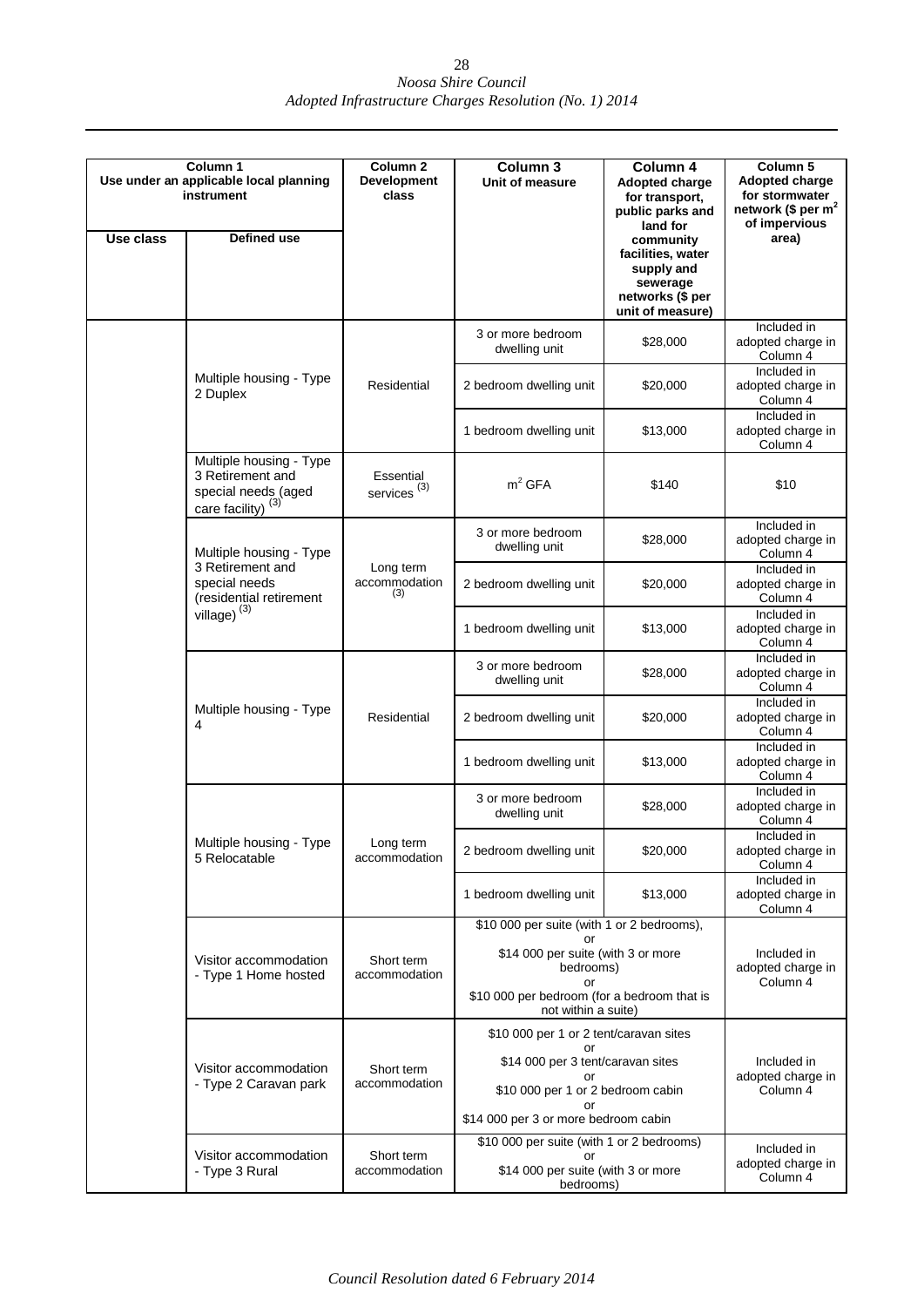| Column <sub>1</sub>                                  |                                                                                                         | Column <sub>2</sub>                                     | Column 3                                                                                                                                                             | Column 4                                                             | Column 5                                                 |
|------------------------------------------------------|---------------------------------------------------------------------------------------------------------|---------------------------------------------------------|----------------------------------------------------------------------------------------------------------------------------------------------------------------------|----------------------------------------------------------------------|----------------------------------------------------------|
| Use under an applicable local planning<br>instrument |                                                                                                         | <b>Development</b><br>class                             | Unit of measure                                                                                                                                                      | Adopted charge<br>for transport,<br>public parks and                 | Adopted charge<br>for stormwater<br>network (\$ per $m2$ |
| Use class                                            | Defined use                                                                                             |                                                         |                                                                                                                                                                      | land for<br>community<br>facilities, water<br>supply and<br>sewerage | of impervious<br>area)                                   |
|                                                      |                                                                                                         |                                                         |                                                                                                                                                                      | networks (\$ per<br>unit of measure)                                 |                                                          |
|                                                      |                                                                                                         |                                                         | or<br>\$10 000 per bedroom (for a bedroom that is<br>not within a suite)                                                                                             |                                                                      |                                                          |
|                                                      |                                                                                                         |                                                         | \$10 000 per suite (with 1 or 2 bedrooms)<br>or                                                                                                                      |                                                                      |                                                          |
| Residential                                          | Visitor accommodation<br>- Type 4 Conventional                                                          | Short term<br>accommodation                             | \$14 000 per suite (with 3 or more<br>bedrooms)<br>or                                                                                                                |                                                                      | Included in<br>adopted charge in<br>Column 4             |
|                                                      |                                                                                                         |                                                         | \$10 000 per bedroom (for a bedroom that is<br>not within a suite)                                                                                                   |                                                                      |                                                          |
|                                                      | Cultivation - Type 1<br>Traditional                                                                     | Low impact rural                                        | Nil                                                                                                                                                                  | Nil                                                                  | Nil                                                      |
|                                                      | Cultivation - Type 2<br>Intensive                                                                       | Low impact rural                                        | Nil                                                                                                                                                                  | Nil                                                                  | Nil                                                      |
|                                                      | Animal husbandry -<br>Type 1 Traditional                                                                | Low impact rural                                        | Nil                                                                                                                                                                  | Nil                                                                  | Nil                                                      |
| Agricultural                                         | Animal husbandry -<br>Type 2 Intensive                                                                  | High impact rural                                       | m <sup>2</sup> GFA                                                                                                                                                   | \$20                                                                 | Nil                                                      |
|                                                      | Forestry - Type 1<br>Native                                                                             | Low impact rural                                        | Nil                                                                                                                                                                  | Nil                                                                  | Nil                                                      |
|                                                      | Forestry - Type 2<br>Plantation                                                                         | Low impact rural                                        | Nil                                                                                                                                                                  | Nil                                                                  | Nil                                                      |
|                                                      | Commercial business -<br>Type 1 Office                                                                  | Commercial<br>(office)                                  | m <sup>2</sup> GFA                                                                                                                                                   | \$140                                                                | \$10                                                     |
|                                                      | Commercial business -<br>Type 2 Medical                                                                 | Essential<br>services                                   | m <sup>2</sup> GFA                                                                                                                                                   | \$140                                                                | \$10                                                     |
|                                                      | Commercial business -<br>Type 3 Veterinary                                                              | Essential<br>services                                   | m <sup>2</sup> GFA                                                                                                                                                   | \$140                                                                | \$10                                                     |
|                                                      | Entertainment and<br>dining business - Type<br>1 Food & beverages                                       | Commercial<br>(retail)                                  | m <sup>2</sup> GFA                                                                                                                                                   | \$180                                                                | \$10                                                     |
|                                                      | Entertainment and<br>dining business - Type<br>2 Recreation,<br>amusement and<br>fitness <sup>(2)</sup> | Indoor sport &<br>recreation<br>facility <sup>(2)</sup> | m <sup>2</sup> GFA                                                                                                                                                   | \$140 (excluding<br>court areas)<br>\$20 (court areas)               | \$10                                                     |
| <b>Business</b>                                      | Entertainment and<br>dining business - Type<br>3 Bar                                                    | Entertainment                                           | m <sup>2</sup> GFA                                                                                                                                                   | \$200                                                                | \$10                                                     |
|                                                      | Home-based business -<br>Type 1 Limited visibility                                                      | Minor uses                                              | Nil                                                                                                                                                                  | Nil                                                                  | Nil                                                      |
|                                                      | Home-based business -<br>Type 2 Evident                                                                 | Minor uses                                              | Nil                                                                                                                                                                  | Nil                                                                  | Nil                                                      |
|                                                      | Home-based business -<br>Type 3 Significant scale                                                       | Minor uses                                              | Nil                                                                                                                                                                  | Nil                                                                  | Nil                                                      |
|                                                      | Industrial business -<br>Type 1 Warehouse                                                               | Industry                                                | m <sup>2</sup> GFA                                                                                                                                                   | \$50                                                                 | \$10                                                     |
|                                                      | Industrial business -<br>Type 2 Production,<br>alteration, repackaging<br>and repairing                 | Industry                                                | m <sup>2</sup> GFA                                                                                                                                                   | \$50                                                                 | \$10                                                     |
|                                                      | Industrial business -<br>Type 3 Extractive                                                              | Special uses                                            | the charge (in column 4) for the charge<br>category (in columns 1 & 2) that the local<br>government determines should apply for the<br>use at the time of assessment | \$10                                                                 |                                                          |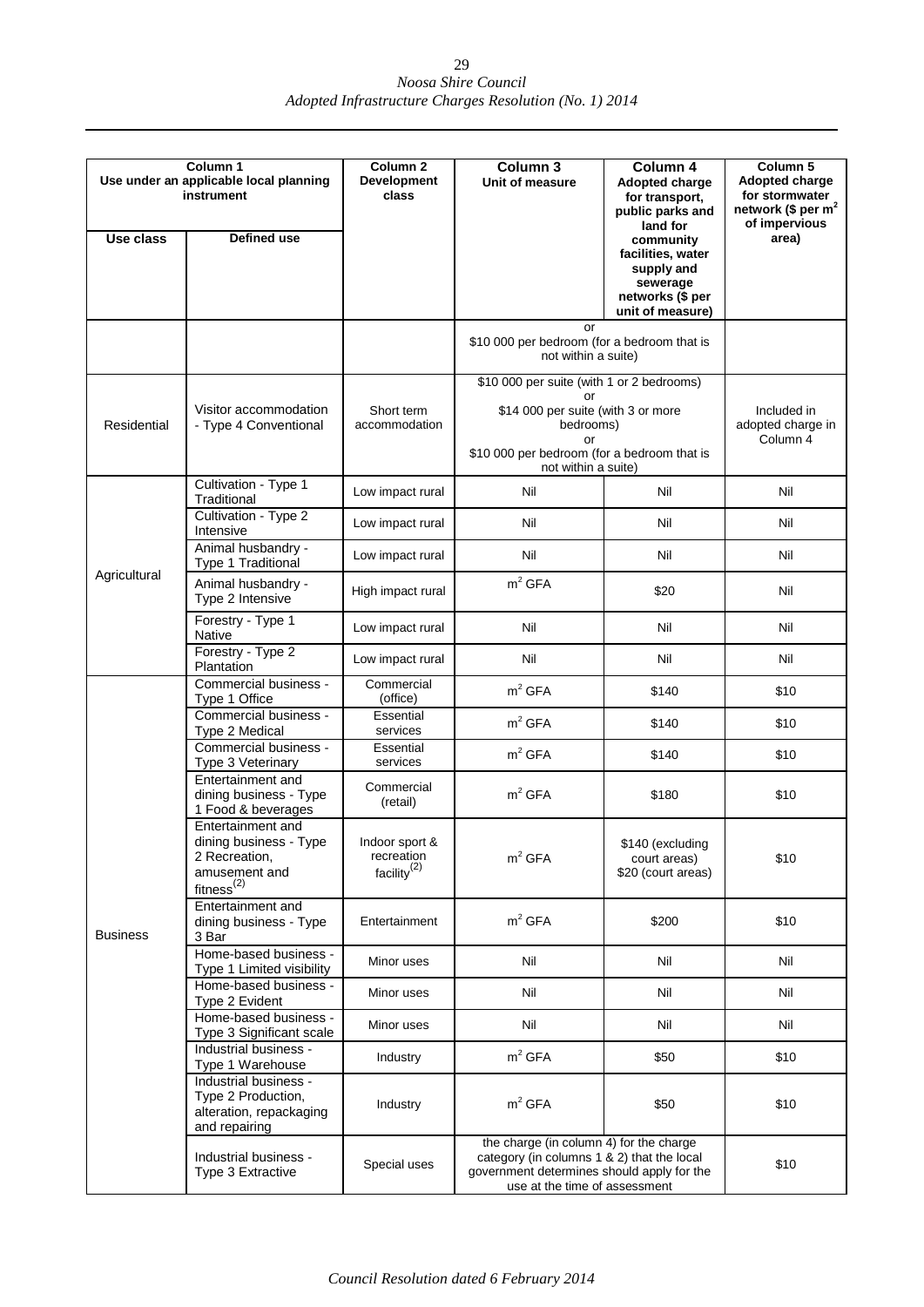| Column <sub>1</sub><br>Use under an applicable local planning<br>instrument |                                                                                      | Column <sub>2</sub><br><b>Development</b><br>class | Column 3<br>Unit of measure                                                                                                                                                | Column 4<br><b>Adopted charge</b><br>for transport,                                                                              | Column 5<br>Adopted charge<br>for stormwater   |
|-----------------------------------------------------------------------------|--------------------------------------------------------------------------------------|----------------------------------------------------|----------------------------------------------------------------------------------------------------------------------------------------------------------------------------|----------------------------------------------------------------------------------------------------------------------------------|------------------------------------------------|
| Use class                                                                   | <b>Defined use</b>                                                                   |                                                    |                                                                                                                                                                            | public parks and<br>land for<br>community<br>facilities, water<br>supply and<br>sewerage<br>networks (\$ per<br>unit of measure) | network (\$ per $m2$<br>of impervious<br>area) |
|                                                                             | Retail business - Type<br>1 Local                                                    | Commercial<br>(retail)                             | m <sup>2</sup> GFA                                                                                                                                                         | \$180                                                                                                                            | \$10                                           |
|                                                                             | Retail business - Type<br>2 Shop & salon                                             | Commercial<br>(retail)                             | m <sup>2</sup> GFA                                                                                                                                                         | \$180                                                                                                                            | \$10                                           |
|                                                                             | Retail business - Type<br>3 Landscape and rural                                      | Commercial<br>(bulk goods)                         | m <sup>2</sup> GFA                                                                                                                                                         | \$140                                                                                                                            | \$10                                           |
|                                                                             | Retail business - Type<br>4 Showroom                                                 | Commercial<br>(bulk goods)                         | m <sup>2</sup> GFA                                                                                                                                                         | \$140                                                                                                                            | \$10                                           |
| <b>Business</b>                                                             | Retail business - Type<br>5 Vehicle uses a)<br>Standard                              | Commercial<br>(bulk goods)                         | m <sup>2</sup> GFA                                                                                                                                                         | \$140                                                                                                                            | \$10                                           |
|                                                                             | Retail business - Type<br>5 Vehicle uses b) If a<br><b>Service Station</b>           | Commercial<br>(retail)                             | m <sup>2</sup> GFA                                                                                                                                                         | \$180                                                                                                                            | \$10                                           |
|                                                                             | Retail business - Type<br>6 Hardware Store                                           | Commercial<br>(bulk goods)                         | m <sup>2</sup> GFA                                                                                                                                                         | \$140                                                                                                                            | \$10                                           |
|                                                                             | Retail business - Type<br>7 Garden                                                   | Commercial<br>(bulk goods)                         | m <sup>2</sup> GFA                                                                                                                                                         | \$140                                                                                                                            | \$10                                           |
|                                                                             | Education - Type 1<br>Childcare                                                      | Education                                          | m <sup>2</sup> GFA                                                                                                                                                         | \$140                                                                                                                            | \$10                                           |
|                                                                             | Education - Type 2<br>School                                                         | Education                                          | m <sup>2</sup> GFA                                                                                                                                                         | \$140                                                                                                                            | \$10                                           |
|                                                                             | Education - Type 3<br>Adult                                                          | Education                                          | m <sup>2</sup> GFA                                                                                                                                                         | \$140                                                                                                                            | \$10                                           |
|                                                                             | Education - Type 4<br>Information                                                    | Education                                          | m <sup>2</sup> GFA                                                                                                                                                         | \$140                                                                                                                            | \$10                                           |
|                                                                             | Emergency service -<br>Type 1 Station                                                | Essential<br>services                              | m <sup>2</sup> GFA                                                                                                                                                         | \$140                                                                                                                            | \$10                                           |
|                                                                             | Emergency service -<br>Type 2 Shed                                                   | Essential<br>services                              | m <sup>2</sup> GFA                                                                                                                                                         | \$140                                                                                                                            | \$10                                           |
|                                                                             | Open space - Type 1<br>Sport and recreation <sup>(2)</sup>                           | Special uses $^{(2)}$                              | the charge (in column 4) for the charge<br>category (in columns 1 & 2) that the local<br>government determines should apply for the<br>use at the time of assessment       |                                                                                                                                  | \$10                                           |
| Community                                                                   | Open space - Type 2<br>Camp ground                                                   | Short term<br>accommodation                        | \$10 000 per 1 or 2 tent/caravan sites<br>or<br>\$14 000 per 3 tent/caravan sites<br>or<br>\$10 000 per 1 or 2 bedroom cabin<br>or<br>\$14 000 per 3 or more bedroom cabin |                                                                                                                                  | Included in<br>adopted charge in<br>Column 4   |
|                                                                             | Wellbeing - Type 1<br>Health (hospital,<br>hospice etc)                              | Essential<br>services                              | m <sup>2</sup> GFA                                                                                                                                                         | \$140                                                                                                                            | \$10                                           |
|                                                                             | Wellbeing - Type 2<br>Social (arts and crafts,<br>community meeting hall<br>CWA etc) | Assembly                                           | m <sup>2</sup> GFA                                                                                                                                                         | \$70                                                                                                                             | \$10                                           |
|                                                                             | Wellbeing - Type 3<br>Worship                                                        | Assembly                                           | m <sup>2</sup> GFA                                                                                                                                                         | \$70                                                                                                                             | \$10                                           |
|                                                                             | Wellbeing - Type 4<br>Funeral                                                        | Assembly                                           | m <sup>2</sup> GFA                                                                                                                                                         | \$70                                                                                                                             | \$10                                           |
|                                                                             | Service & utility - Type<br>1 Depot                                                  | Industry                                           | m <sup>2</sup> GFA                                                                                                                                                         | \$50                                                                                                                             | \$10                                           |
| Infrastructure                                                              | Service & utility - Type<br>2 Installation                                           | Special uses                                       | the charge (in column 4) for the charge<br>category (in columns 1 & 2) that the local                                                                                      |                                                                                                                                  | \$10                                           |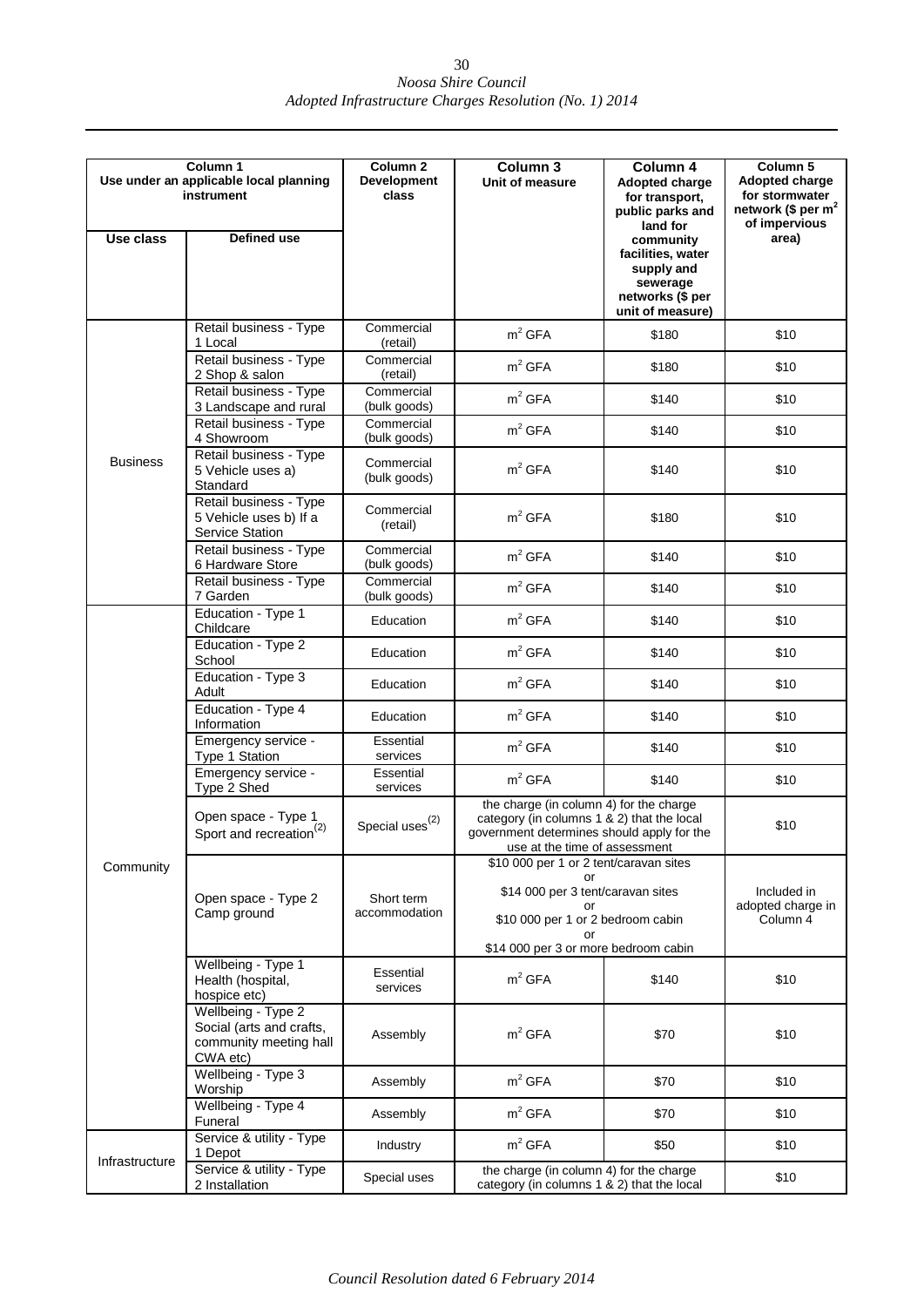|                | Column 1<br>Use under an applicable local planning<br>instrument  | Column <sub>2</sub><br><b>Development</b><br>class | Column <sub>3</sub><br>Unit of measure                                                                                                                               | Column 4<br>Adopted charge<br>for transport,<br>public parks and<br>land for                                                                                         | Column <sub>5</sub><br>Adopted charge<br>for stormwater<br>network (\$ per $m2$<br>of impervious |
|----------------|-------------------------------------------------------------------|----------------------------------------------------|----------------------------------------------------------------------------------------------------------------------------------------------------------------------|----------------------------------------------------------------------------------------------------------------------------------------------------------------------|--------------------------------------------------------------------------------------------------|
| Use class      | Defined use                                                       |                                                    |                                                                                                                                                                      | community<br>facilities, water<br>supply and<br>sewerage<br>networks (\$ per<br>unit of measure)                                                                     | area)                                                                                            |
|                |                                                                   |                                                    | government determines should apply for the<br>use at the time of assessment                                                                                          |                                                                                                                                                                      |                                                                                                  |
|                | Service & utility - Type<br>3 Tower                               | Minor uses                                         | Nil<br>Nil                                                                                                                                                           |                                                                                                                                                                      | Nil                                                                                              |
|                | Service & utility - Type<br>4 Treatment, recycling<br>& disposal; | Special uses                                       | the charge (in column 4) for the charge<br>category (in columns 1 & 2) that the local<br>government determines should apply for the<br>use at the time of assessment |                                                                                                                                                                      | \$10                                                                                             |
|                | Transport - Type 1<br>Passenger terminal                          | Special uses                                       | the charge (in column 4) for the charge<br>category (in columns 1 & 2) that the local<br>government determines should apply for the<br>use at the time of assessment |                                                                                                                                                                      | \$10                                                                                             |
| Infrastructure | Transport - Type 2<br>Special uses<br>Carpark                     |                                                    | the charge (in column 4) for the charge<br>category (in columns 1 & 2) that the local<br>government determines should apply for the<br>use at the time of assessment |                                                                                                                                                                      | \$10                                                                                             |
|                | Transport - Type 3<br>Depot                                       | Industry                                           | $m2$ GFA                                                                                                                                                             | \$50                                                                                                                                                                 | \$10                                                                                             |
|                | Transport - Type 4<br>Aeronautical                                | Special uses                                       |                                                                                                                                                                      | the charge (in column 4) for the charge<br>category (in columns 1 & 2) that the local<br>government determines should apply for the<br>use at the time of assessment |                                                                                                  |

Note:

- (1) Where connection to the water supply or sewerage networks is not provided, Table 13.1 Column 4 adopted charges is reduced by 20% for each network not provided
- (2) Sport and recreation uses are exempt from "Public Parks and Land for Community Facilities" network proportion of the adopted charge.
- (3) For Retirement and residential care developments, the net charge payable for Council "Transport" and "Public Parks and Land for Community Facilities" networks is reduced to 70% of the standard calculated charge apportioned to those networks.
- (4) Development that is for provision of "trunk" infrastructure is exempt from and not subject to payment of infrastructure charges.